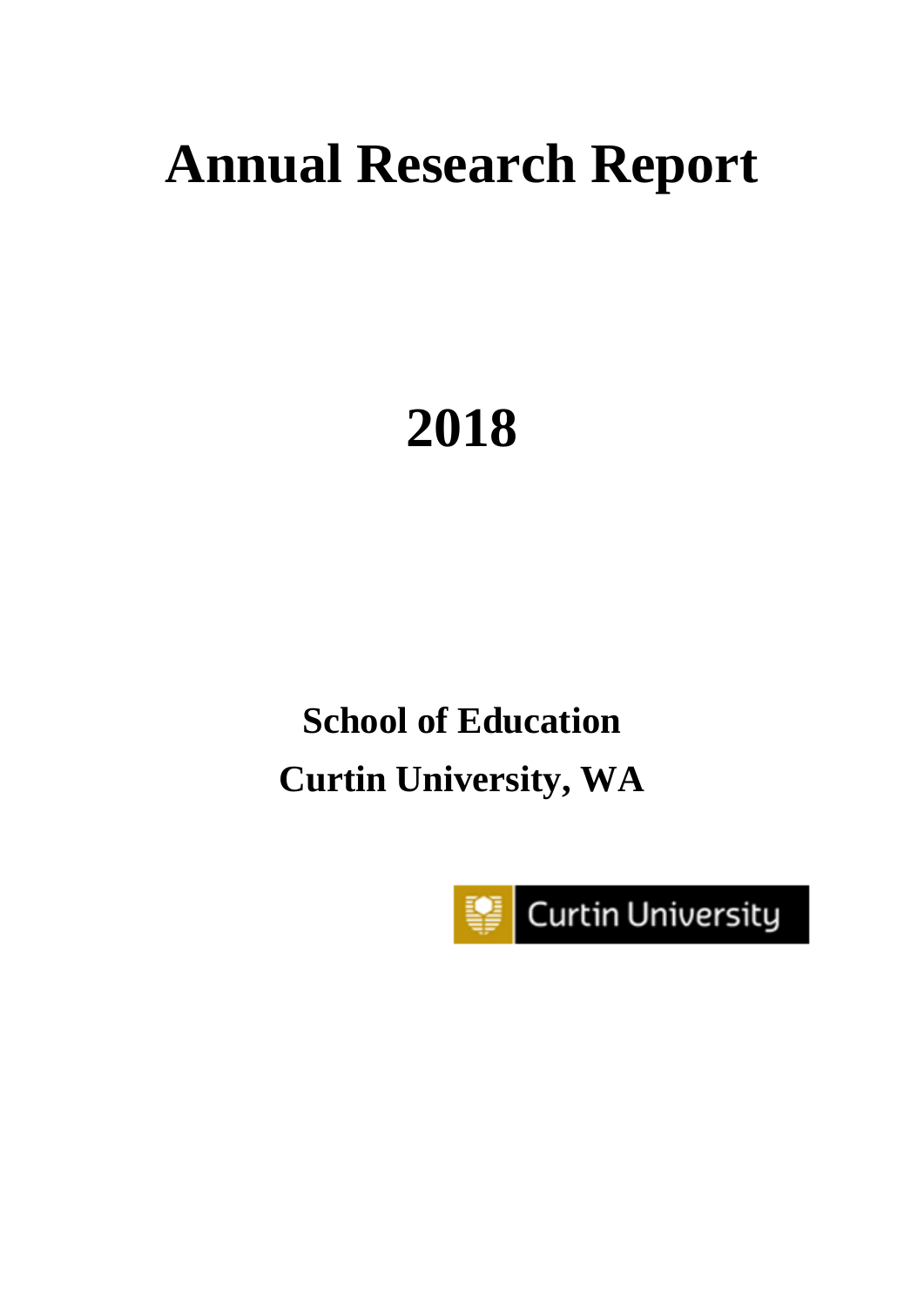## **Annual Research Report 2018 School of Education**

**Curtin University, WA**

# **Introduction**

The following is a report of the research outcomes produced in 2018 by the staff of the School of Education. It shows the extent and considerable diversity of research undertaken. In addition to the various publications (books, book chapters and journal articles), staff also presented keynote talks and a considerable number of conference papers. In total, \$685,582 was brought into the school in the way of external research funding. Taken together this highlights our success and also contribution to the national and an international educational research community.

The year 2018 also brought some changes in the way we worked together. All academic staff and research students were aligned with one or more of the School's three Discipline Groups: Applied Linguistics, TESOL and Languages; STEM Education; and Education and Pedagogy. The Discipline Groups provided an avenue for supporting a wide variety of research through seminars and other activities. Ten research projects were successfully funded through our internal school-funded RISP program and the Professional Learning Hub worked to promote demand-driven research with our education industry partners.

Please enjoy reading this document. We hope it may prompt further cooperation between our staff and our many industry partners and stimulate new collaborations into the future.

Rhab R.

Professor Rhonda Oliver Head School of Education Curtin University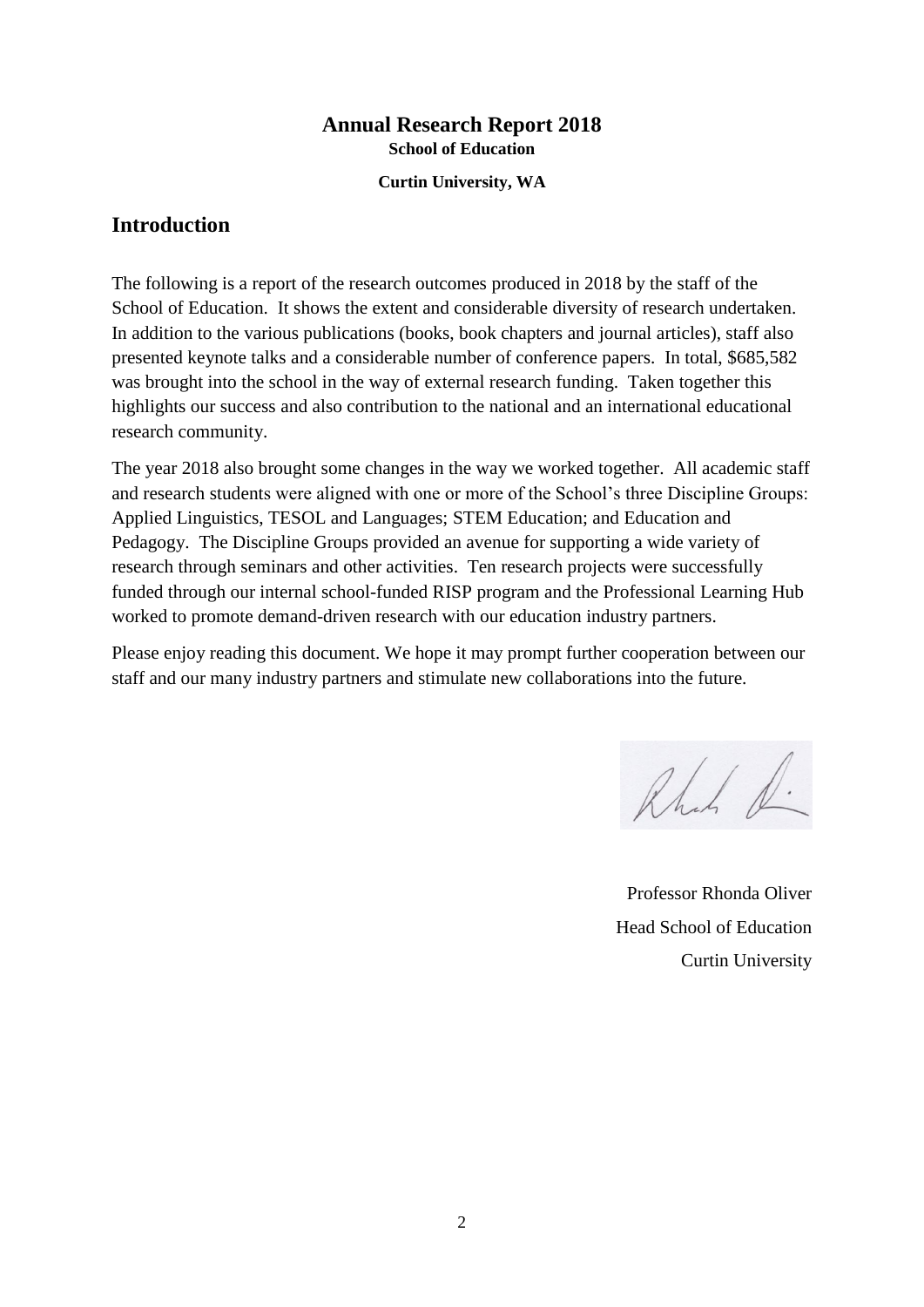### **Annual Research Report 2018 School of Education**

#### **Curtin University, WA**

# **Publications**

#### *Journal articles*

- **Bennett**, D., & Chong, E. K. M. (2018). A Singaporean study of pre-service music teachers' career intentions and self-beliefs. *International Journal of Music Education*, *36*(1), 108-123.
- **Bennett**, **D.,** & Ginsborg, J. (2018). Audience reactions to the program notes of unfamiliar music. *Psychology of Music*, *46*(4), 588-605. doi:10.1177/0305735617721339
- **Bennett**, **D.,** & Hennekam, S. (2018). Self-authorship and creative workers' decision making. *Human Relations*, *71*(11), 1454-1477. doi:10.1177/0018726717747369
- **Bennett, D.,** Hennekam, S., Macarthur, S., Hope, C., & Goh, T. (2018, July). [Gender identity and the](https://www-sciencedirect-com.dbgw.lis.curtin.edu.au/science/article/pii/S0001879118300794)  [strategies of female composers.](https://www-sciencedirect-com.dbgw.lis.curtin.edu.au/science/article/pii/S0001879118300794) *Journal of Vocational Behavior*. Retrieved fro[m https://www](https://www-sciencedirect-com.dbgw.lis.curtin.edu.au/science/article/pii/S0001879118300794)[sciencedirect-com.dbgw.lis.curtin.edu.au/science/article/pii/S0001879118300794](https://www-sciencedirect-com.dbgw.lis.curtin.edu.au/science/article/pii/S0001879118300794)
- **Bennett, D., Macarthur, S., Hope C., Goh, T., & Hennekam, S. (2018). Creating a career as a woman** composer: Implications for higher education. *British Journal of Music Education*, *35(3), 237- 253*. doi:10.1017/S0265051718000104
- **Bennett, D.,** Roberts, L., Ananthram, S., & Broughton, M. (2018). [What is required to develop career](http://dx.doi.org/10.1007/s10734-017-0138-9)  [pathways for teaching academics?](http://dx.doi.org/10.1007/s10734-017-0138-9) *Higher Education*, *75*(2), 271-286.
- Blackley, S., **Bennett, D.,** & **Sheffield, R.** (2018). [Pre-service teachers' articulation of their future](http://www.iier.org.au/iier28/blackley2.pdf)  [selves.](http://www.iier.org.au/iier28/blackley2.pdf) *Issues in Educational Research (IIER)*, *28*(4), 849-869.
- Brett, P. D., Fitzallen, N., Kilpatrick, S., **Morrison, C.,** Reynolds, B., Kertesz, J., & Quentin-Baxter, M. (2018). Learning the words: Supervising teachers and the language of impact in an initial teacher education programme. *Australian Journal of Teacher Education, 43*(8). <http://ro.ecu.edu.au/ajte/vol43/iss8/7>
- **Chen, J. C.** (2018). The interplay of tasks, strategies and negotiations in Second Life. *Computer Assisted Language Learning*, *31*(8), 960-986.
- Chu, H.-E., Chandrasegaran, A. L., & **Treagust, D. F.** (2018). Comparing two types of diagnostic items to evaluate Year 8 students' understanding of heat and temperature concepts. *School Science Review, 99*(368), 107-116.
- Coll, S., Coll, R., & **Treagust, D.** (2018). Making the most of out-of-school visits: How does the teacher prepare? Part I: Development of the Learner Integrated Field Trip Inventory (LIFTI). *International Journal of Innovation in Science and Mathematics Education, 26*(4), 1–19.
- Coll, S., Coll, R., & **Treagust, D.** (2018). Making the most of out-of-school visits: How does the teacher prepare? Part II: Implementation & evaluation of the Learner Integrated Field Trip Inventory (LIFTI). *International Journal of Innovation in Science and Mathematics Education, 26*(4), 20–31.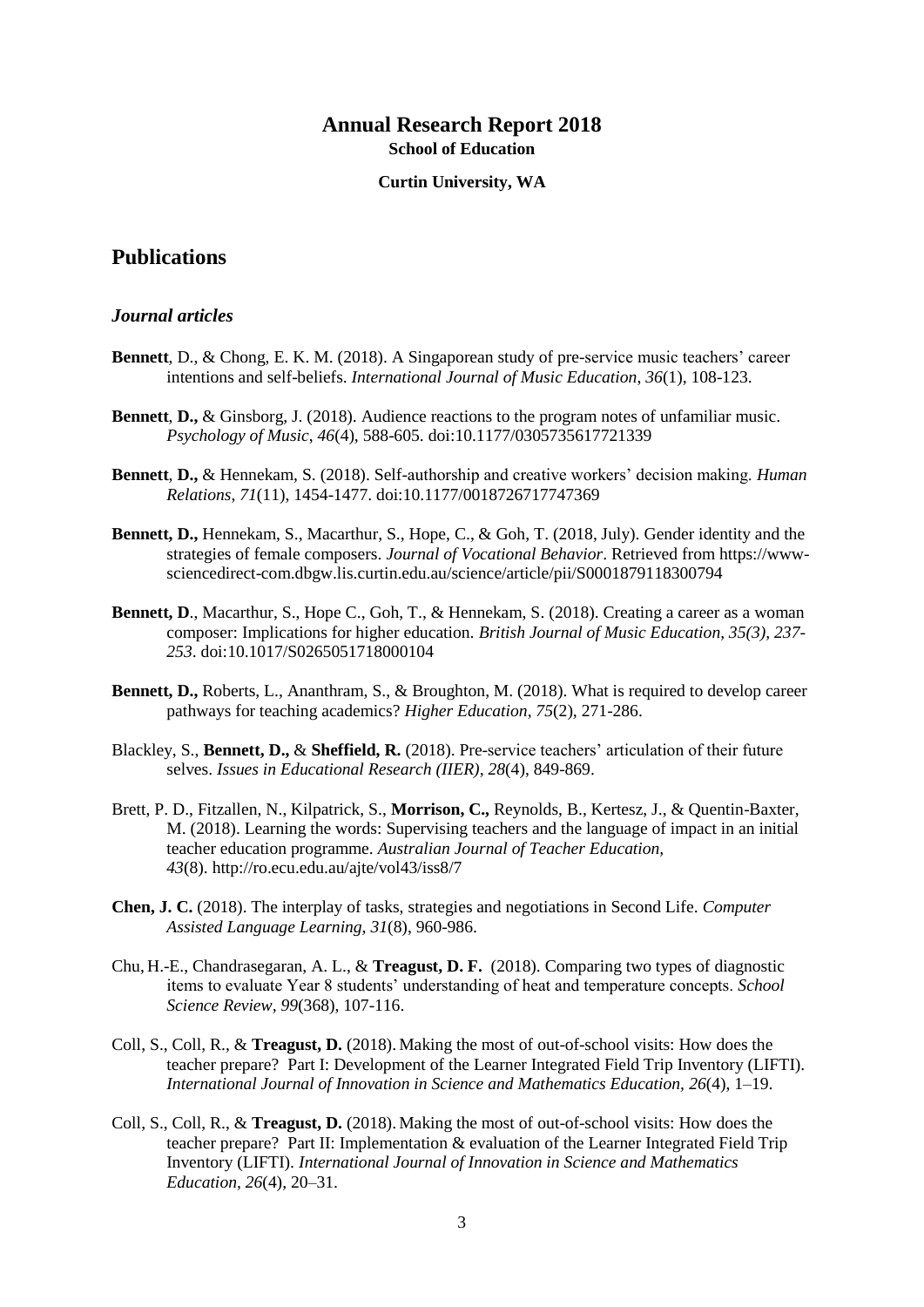- **Dobinson, T., & Bogachenko, T. (2018).** Issues arising from the use of university ilectures: A case study of one Australian campus. *Australian Journal of Teacher Education*, *43*(2), 100-115.
- **Ellis, R**. (2018). Meta-analysis in second language acquisition research: A critical appraisal. *Journal of Second Language Studies, 1*(2), 231–253.
- **Ellis, R**. (2018). The production-oriented approach: Moving forward. *Chinese Journal of Applied Linguistics, 40*(4), 454-8.
- **Ellis, R.** (2018). Towards a modular curriculum for using tasks*. Language Teaching Research*. Retrieved from https://espace.curtin.edu.au/bitstream/handle/20.500.11937/67366/265714.pdf?sequence=2 <https://doi.org/10.1177/1362168818765315>
- **Ellis, R., &** Roever, C. (2018). The measurement of implicit and explicit knowledge. *The Language Learning Journal.* Retrieved from https://www-tandfonlinecom.dbgw.lis.curtin.edu.au/doi/abs/10.1080/09571736.2018.1504229 <https://doi.org/10.1080/09571736.2018.1504229>
- Erlam, R., & **Ellis, R.** (2018). Input-based tasks for beginner-level learners: An approximate replication and extension of Erlam and Ellis (2008). *Language Teaching.* Retrieved from [https://espace.curtin.edu.au/bitstream/handle/20.500.11937/70022/268138.pdf;jsessionid=424](https://espace.curtin.edu.au/bitstream/handle/20.500.11937/70022/268138.pdf;jsessionid=424DFB76B86A61B125862A7A7FF4E1C7?sequence=2) [DFB76B86A61B125862A7A7FF4E1C7?sequence=2](https://espace.curtin.edu.au/bitstream/handle/20.500.11937/70022/268138.pdf;jsessionid=424DFB76B86A61B125862A7A7FF4E1C7?sequence=2) <https://doi.org/10.1017/S0261444818000216>
- Erlam, R., & **Ellis, R**. (2018). [Task-based language teaching for beginner-level learners of L2 French:](https://www.utpjournals.press/doi/abs/10.3138/cmlr.3831)  [An exploratory study.](https://www.utpjournals.press/doi/abs/10.3138/cmlr.3831) *Canadian Modern Language Review, 74*(1), 1–26.
- Fernández-Fontecha, A., **O'Halloran, K. L., Tan, S.**, & **Wignell, P**. (2018). A multimodal approach to visual thinking: The scientific sketchnote. *Visual Communication, 18*(1), 5-29. <http://doi.org/10.1177/1470357218759808>
- Finau, T., **Treagust, D. F**., **Won, M.,** & Chandrasegaran, A. L. (2018). Effects of a mathematics cognitive acceleration program on student achievement and motivation. *International Journal of Science and Mathematics Education, 16*(1), 183-202. doi: 10.1007/s10763-016-9763-5
- **Gardner, P.** (2018). NAPLAN: The writing is on the wall but who is actually reading it? *English in Australia,* 53(1), 15-23.
- Gardner, P. (2018). Writing and writer identity: The poor relation and the search for voice in 'personal literacy'. *Literacy, 52*(1), 11-19.
- Gardner, P. (2018, October). What counts as common ground in the current debate about literacy? *Professional Educator: The Great Literacy Debate,* 34-36. Retrieved from https://www.austcolled.com.au/wp-content/uploads/2018/10/Prof-Ed-Special-Edition-Oct-2018-1.pdf
- **Gardner, P., & Kuzich, S**. (2018). Green writing: The influence of natural spaces on primary students' poetic writing in the UK and Australia. *Cambridge Journal of Education*, 48(4), 427-443.
- **Gobby, B. J.,** Keddie, A., & Blackmore, J. (2018). Professionalism and competing responsibilities: moderating competitive performativity in school autonomy reform. *Journal of Educational Administration and History, 50*(3), 159-173.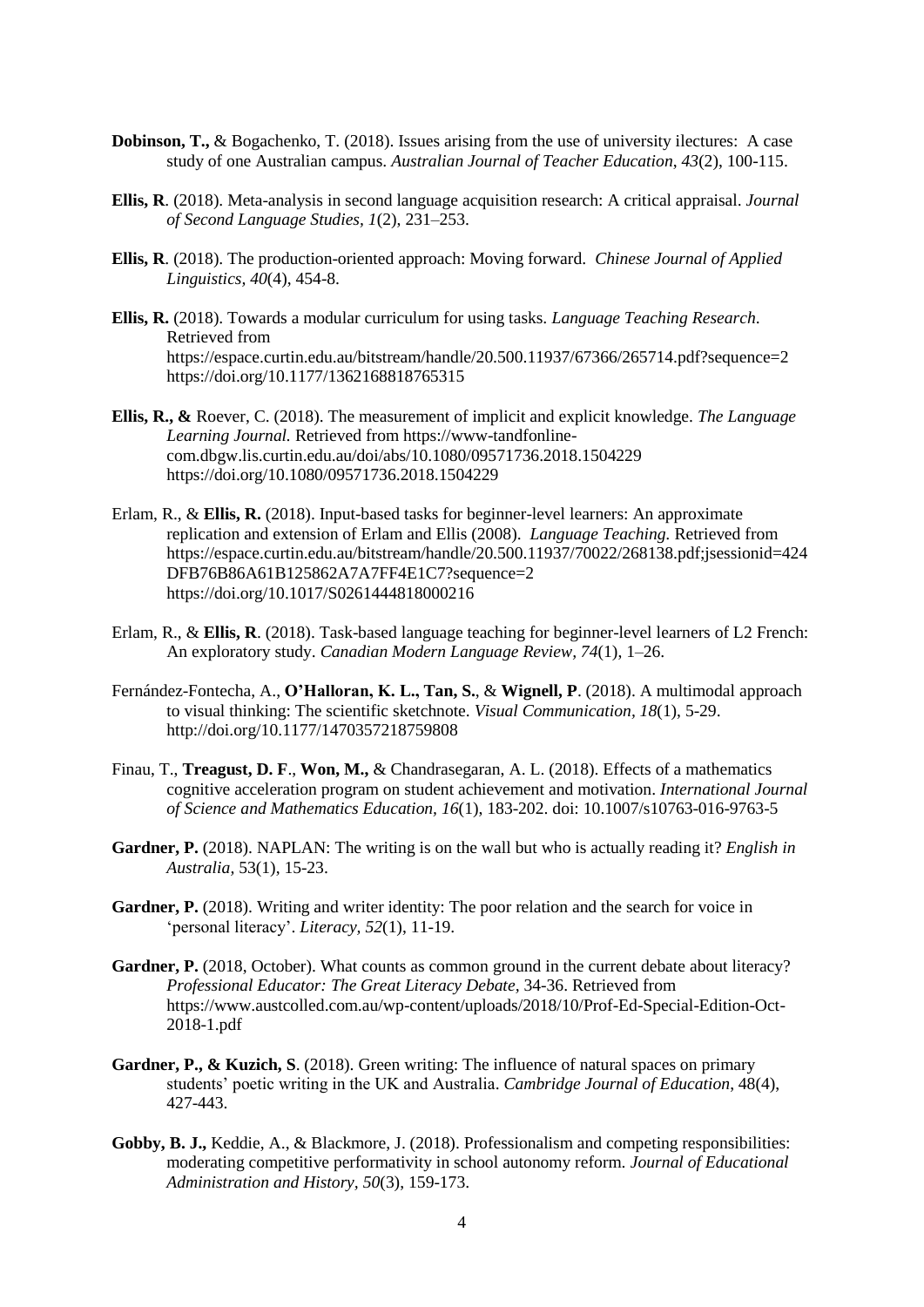- **Gobby, B**. & **Walker, R**. (2018, November). 'Tradie to teachers' program devalues the profession, *Education Matters*, 61. Retrieved from http://www.educationmattersmag.com.au/educationmatters-secondary-november-2018/
- Goh, K., & **Walker, R.** (2018). Written teacher feedback: Reflections of year seven music students. *Australian Journal of Teacher Education, 43*(12), 30 - 41. Retrieved from <https://ro.ecu.edu.au/ajte/vol43/iss12/3>
- Gong, O.  $(2018)$ . Book review: Ruoyun Bai, Staging corruption: Chinese television and politics. *China Perspectives 2017, 4*, 58-59.
- Hansen, R. F., & **Rennie, L. J.** (2018). The first Australian diamond. *The Australian Gemmologist, 26* (9&10), 205-208.
- **Hasegawa, H.,** & **Nonis, K.** (2018). Reflections from a teacher's perspective about the challenges faced by students with disabilities majoring in Japanese as a foreign language. *The International Journal of Special Education, 33*(1), 119-128.
- **Hurst, C.** (2018). A tale of two kiddies: A Dickensian slant on multiplicative thinking. *Australian Primary Mathematics Classroom, 23*(1), 32-36.
- **Hurst, C.,** & Huntley, R. (2018). Algorithms and multiplicative thinking: Are children prisoners of process? *International Journal for Mathematics Teaching and Learning, 1*, 47-68.
- **Hurst, C**., & Hurrell, D. (2018). Algorithms are useful: Understanding them is even better. *Australian Primary Mathematics Classroom, 23*(3), 17-21.
- **Hurst, C.**, & Hurrell, D. (2018). Algorithms are great: What about the mathematics that underpins them? *Australian Primary Mathematics Classroom, 23*(3), 22-26.
- Ifenthaler, D., **Sampson**, **D**., & Spector, J. M. (2018). Linking analytics data and digital systems for supporting cognition and exploratory learning in 21st century. *Computers in Human Behavior*, *[78](https://www.sciencedirect.com/science/journal/07475632/78/supp/C)*, 348-350.
- Iwasaki, J., & **Oliver, R.** (2018). Describing the acquisition of the passive voice by a child learner of Japanese as a second language from a Processability Theory perspective. *International Journal of Applied Linguistics & English Literature, 7*(5), 247-259. doi.org/10.7575/aiac.ijalel.v.7n.5p.247.
- Jansz, J., **Walker, R**., Bay, J., Paudel, N., Swapan, A., & Smith, R. (2018). How do ergonomic factors affect students' online learning in tertiary education? *World Safety Journal, 17*(2), 26-33.
- **Jay, J. A., & Knaus, M.** (2018). Embedding play-based learning into junior primary (Year 1 and 2) curriculum in WA. *Australian Journal of Teacher Education, 43*(1), 112-126. <http://dx.doi.org/10.14221/ajte.2018v43n1.7>
- Keddie, A., **Gobby, B. J**., & Wilkins, C. (2018). School autonomy reform in Queensland: Governance, freedom and the entrepreneurial leader. *School Leadership and Management, 8*(4), 378-394.
- Kelly, A., **Bennett**, D., Giridharan, B., & Rosenwax, L. (2018). Study experiences and the post-study intentions of female international undergraduate students. *Asia Pacific Journal of Education*, *38*(2), 202-213. doi:10.1080/02188791.2018.1460256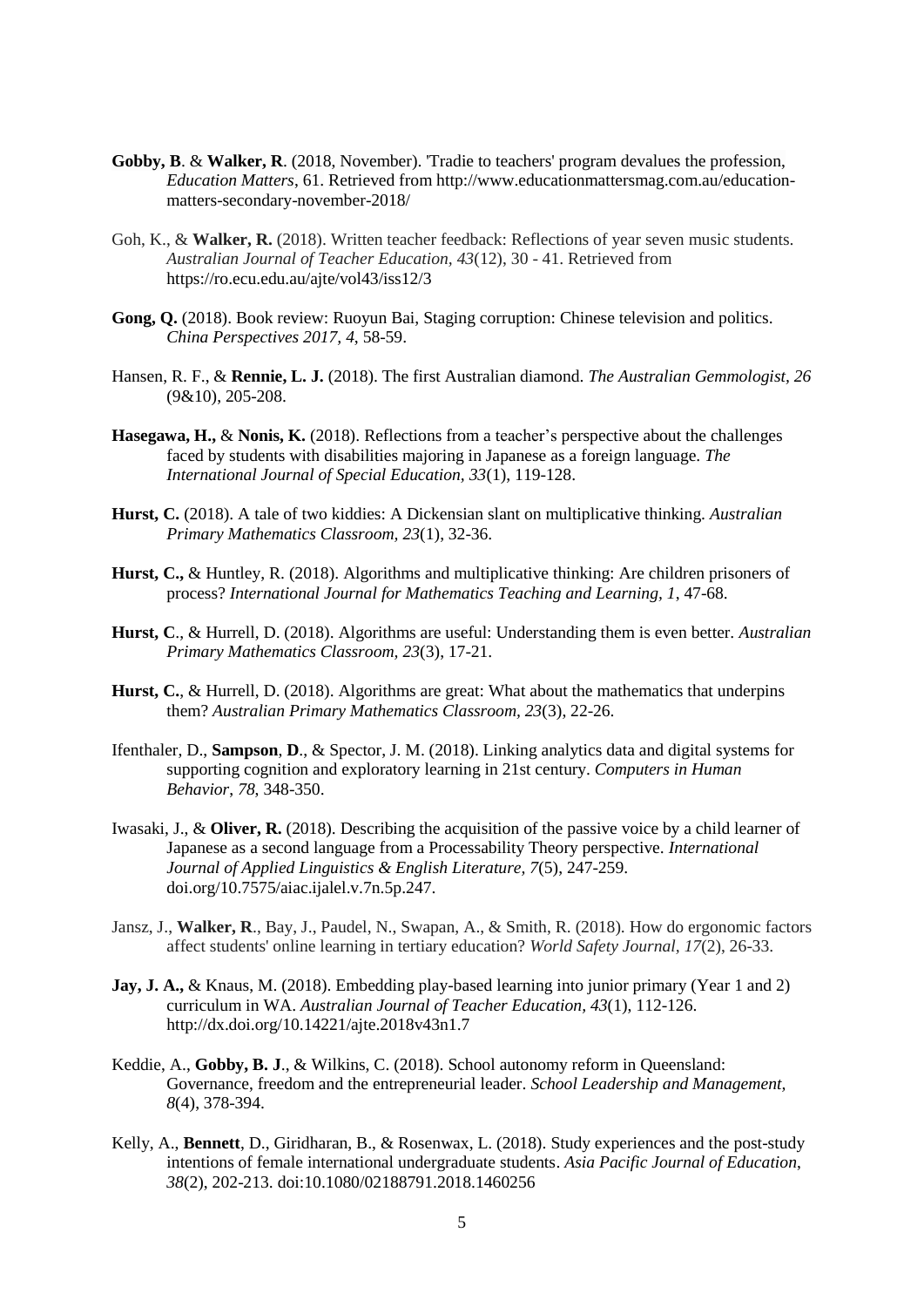- Khine, M. S., **Fraser, B. J**., Afari, E., Oo, Z., & Kyaw, T. T. (2018). Students' perceptions of the learning environment in tertiary science classrooms in Myanmar. *Learning Environments Research, 21*(1), 135-152.
- Kirk, G. & **Jay, J.** (2018). Supporting Kindergarten children's social and emotional development: examining the synergetic role of environments, play and relationships. *Journal of Research in Childhood Education, 32*(4), 472-485.<http://doi.org/10.1080/02568543.2018.1495671>
- **Koul, R. B., Fraser, B. J**., Maynard, N., & Tade, M. (2018). Evaluation of engineering and technology activities in primary schools in terms of learning environment, attitudes and understanding. *Learning Environments Research, 21*(2), 285-300.
- Kudo, K., Volet, S., & **Whitsed, C.** (2018, June). Development of intercultural relationships at university: A three-stage ecological and person-in-context conceptual framework. *Higher Education*, 1-17. doi:10.1007/s10734-018-0283-9
- Lal, S., Lucey, A. D., Lindsay, E., Sarukkalige, P. R., Mocerino, M., **Treagust, D. F.**, & Zadnik, M. G. (2018). An alternative approach to student assessment for engineering- laboratory learning. *Australasian Journal of Engineering Education, 22*(2), 81-94. [https://doi](https://doi-org.dbgw.lis.curtin.edu.au/10.1080/22054952.2018.1435202)[org.dbgw.lis.curtin.edu.au/10.1080/22054952.2018.1435202](https://doi-org.dbgw.lis.curtin.edu.au/10.1080/22054952.2018.1435202)
- **Lambert, C**. (2018). Tasks vs. exercises. In J. I. Liontas (Ed.), *TESOL Encyclopedia of English Language Teaching.* Malden, MA: Wiley/Blackwell.<http://doi.org/10.1002/9781118784235>
- Lambert, C., & Nakamura, S. (2018). Proficiency-related variation in syntactic complexity: A study of English L1 and L2 oral descriptive discourse. *International Journal of Applied Linguistics.*  Retrieved from https://onlinelibrary.wiley.com/doi/abs/10.1002/tesq.194 <http://doi.org/10.1111/ijal.12224>
- Ledger, S., & **Merga, M. K.** (2018). Reading aloud: Children's attitudes toward being read to at home and at school. *Australian Journal of Teacher Education*, *43*(3), 123-139.
- Lim, C.-T. D., & **Fraser, B. J**. (2018). Learning environments research in English classrooms. *Learning Environments Research, 21*(3), 433-449.
- Macdonald, M. A., Gringart, E., Ngarritjan Kessaris, T., **Cooper, M.,** & Gray, J. (2018). A 'better' education: An examination of the utility of boarding school for Indigenous secondary students in Western Australia. *Australian Journal of Education, 62*(2), 192-216.
- Mahpul, M., & **Oliver, R.** (2018). The effect of task complexity in dialogic oral production by Indonesian EFL learners. *Asia EFL, 20*(2)*,* 28-59.
- Male, S., **Bennett**, D., Gardner, A., & Figueroa, E. (2018). Investigation of students' experiences of gendered cultures in engineering workplaces. *European Journal of Engineering Education*, *43*(3), 360-377. doi:10.1080/03043797.2017.1397604
- Mason, S., & **Merga, M. K.** (2018). A current view of the thesis by publication in the Humanities and Social Sciences. *International Journal of Doctoral Studies, 13,* 139-154.
- Mayne, F., Howitt, C., & **Rennie, L.** (2018). A hierarchical model of children's research participation rights based on information, understanding, voice, and influence. *European Early Childhood Education Research Journal, 26*(5), 644-656. doi: 10.1080/1350293X.2018.1522480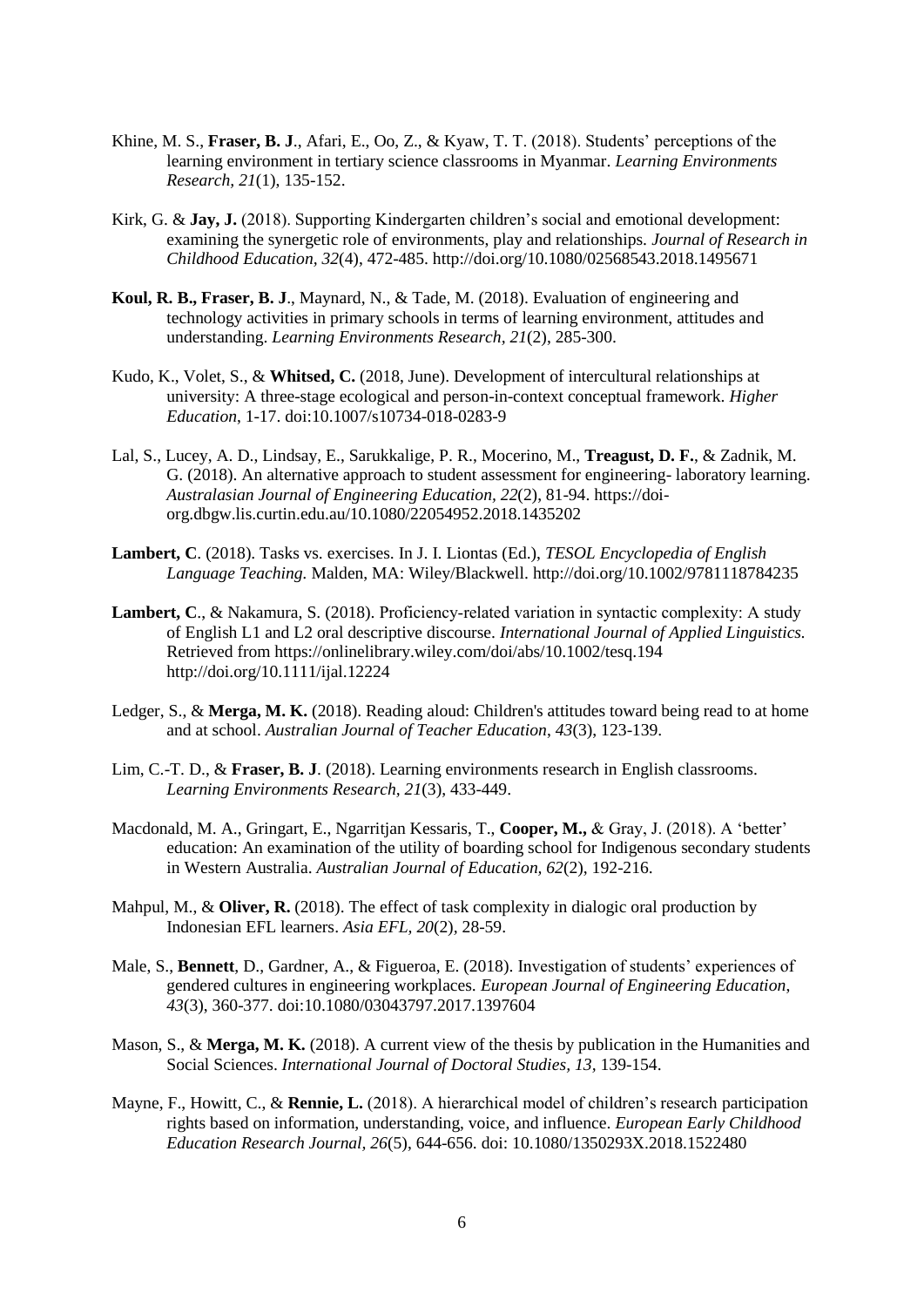- Mayne, F., Howitt, C., & **Rennie, L.** (2018). Rights, power and agency in early childhood research design: Developing a rights-based research ethics and participation planning framework. *Australian Journal of Early Childhood, 43*(3), 4-14.<http://dx.doi.org/10.23965/AJEC.43.3.01>
- Melionis, A., & **Sampson, D.** (2018). Blind MuseumTourer: A system for self-guided tours in museums and blind indoor navigation. *Technologies*, *6*(1), 4.
- **Merewether, J.** (2018). Listening to young children outdoors with pedagogical documentation. *International Journal of Early Years Education, 26*(3), 259- 277*.* <http://doi.org/10.1080/09669760.2017.1421525>
- **Merewether, J.** (2018). Listening with young children: Enchanted animism of trees, rocks, clouds (and other things). *Pedagogy, Culture & Society*, 1-18. <http://doi.org/10.1080/14681366.2018.1460617>
- **Merewether, J.** (2018). New materialisms and children's outdoor environments: Murmurative diffractions. *Children's Geographies.* Advance online publication. <http://doi.org/10.1080/14733285.2018.1471449>
- **Merga, M. K.** & Mat Roni, S. (2018). Characteristics, preferences and motivation of avid non-fiction readers. *Collection and Curation, 37*(2), 50-59.
- **Merga, M. K.** & Mat Roni, S. (2018). Empowering parents to encourage children to read beyond the early years. *The Reading Teacher*. Retrieved from <https://ila.onlinelibrary.wiley.com/doi/full/10.1002/trtr.1703>
- **Merga, M. K**., McRae, M., & Rutherford, L. (2018). Adolescents' attitudes toward talking about books: Implications for educators. *English in Education*. Retrieved from <http://onlinelibrary.wiley.com/doi/10.1111/eie.12144/full>
- **Morrison, C. M.,** Masters, J., & Quentin-Baxter, M. (2018). Implementation of portfolios within Australian initial teacher education: Who's leading the charge? *Australian Journal of Teacher Education*, *43*(7), 98-109. <http://dx.doi.org/10.14221/ajte.2018v43n7.6>
- **Murcia, K.,** & Pepper, C. (2018). Evaluating the social impact of a Science Centre's STEM professional learning strategies for teachers. *Issues in Education Research, 28*(2), 438-452.
- Novak, A. M., & **Treagust, D. F**. (2018). Adjusting claims as new evidence emerges: Do students incorporate new evidence into their scientific explanations? *Journal of Research in Science Teaching, 55,* 526-549.<https://doi-org.dbgw.lis.curtin.edu.au/10.1002/tea.21429>
- **O'Halloran, K. L., Beezer, R., & Farmer, D. W. (2018). A new generation of mathematics textbook** research and development [Special issue]. *ZDM Mathematics Education, 50*(5), 863-879*.*
- **Oliver, R**. (2018). Positive and negative evidence. In J. I. Liontas (Ed.), *TESOL Encyclopedia of English Language Teaching.* Malden, MA: Wiley/Blackwell. <http://doi.org/10.1002/9781118784235>
- Pagram, J., **Cooper, M.,** Jin, H., Campbell, A. (2018). Tales from the exam room: Trialling an e-exam system for Computer Education and Design and Technology students. *Education Sciences, 8*(4), 188.<https://doi.org/10.3390/educsci8040188>
- Papatraianou, L., Strangeways, A., & **Beltman, S.,** & Schuberg Barnes, E. (2018). Beginning teacher resilience in remote Australia: A place-based perspective. *Teachers and Teaching, 24*(8), 893- 914. doi[:10.1080/13540602.2018.1508430](https://doi.org/10.1080/13540602.2018.1508430)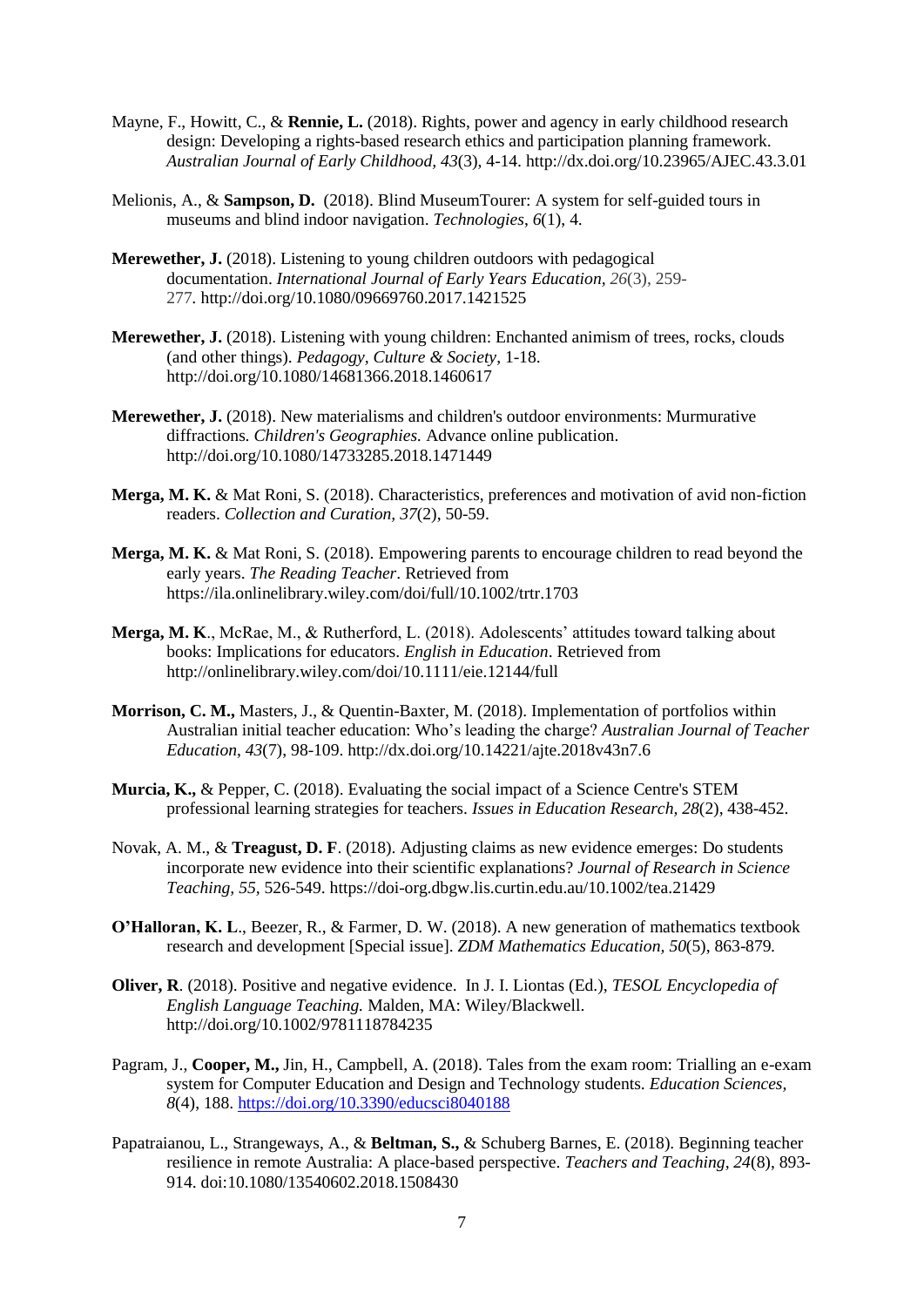- Pappas, M., Giannakos, N., & **Sampson, D.** (2018). Fuzzy set analysis as a mean to understand users of the 21st century learning systems: the case of mobile learning and reflections on learning analytics research. *Computers in Human Behavior*. Advance online publication. Retrieved from<https://www.sciencedirect.com/science/article/pii/S0747563217305848> <https://doi.org/10.1016/j.chb.2017.10.010>
- **Paris, L. F., Nonis, K. P., & Bailey, J.** (2018). Pre-service arts teachers' perceptions of inclusive education practice in Western Australia. *International Journal of Special Education, 33*(1), 3- 20.
- **Paris, L. F.**, & O'Neill, S. (2018). Exploring the benefits of artist-in-residence programs in Western Australian schools. *The International Journal of Arts Education*, *13*(4), 23-44. <http://doi.org/10.18848/2326-9944/CGP/v13i04/23-44>
- Paudel, N., Jansz, J., Smith, R., **Walker, R.,** Bay, J., & Swapan, A. (2018). International students' perception of how ergonomic factors affect online learning. *Educational Alternatives, 16*, 1- 12.
- Pimthong, P., & **Williams, P. J.** (2018). Preservice teachers understanding of STEM education. *Kasetsart Journal of Social Sciences.* Advance online publication. <https://doi.org/10.1016/j.kss.2018.07.017>
- Pitman, T., Roberts, L., **Bennett, D**., & Richardson, S. (2018). [An Australian study of graduate](https://www.tandfonline.com/doi/full/10.1080/0309877X.2017.1349895)  [outcomes for disadvantaged students.](https://www.tandfonline.com/doi/full/10.1080/0309877X.2017.1349895) *Journal of Further and Higher Education*, *43*(1), 45-57. doi[:10.1080/0309877X.2017.1349895](https://doi.org/10.1080/0309877X.2017.1349895)
- Rappa, N., & **Tang, K. S**. (2018). Integrating disciplinary-specific genre structure in discourse strategies to support disciplinary literacy. *Linguistics and Education*, *43*, 1-12. <http://doi.org/10.1016/j.linged.2017.12.003>
- Reinsfield, E., & **Williams, P. J.** (2018). New Zealand secondary technology teachers' perceptions: "Technological" or "technical" thinking*? International Journal of Technology and Design Education, 28*(3), 739-751.<http://doi.org/10.1007/s10798-017-9418-z>
- Rutherford, L., **Merga, M. K**., & Singleton, A. (2018). Influences on Australian adolescents' recreational reading. *Australian Journal of Language and Literacy*, 41(1), 44-56.
- Sergis, S., **Sampson, D.,** & Giannakos, M. (2018). Supporting school leadership decision making with holistic school analytics: Bridging the qualitative-quantitative divide using fuzzy-set qualitative comparative analysis. *Computers in Human Behavior*, 89, 355-366.
- Sergis, S., **Sampson, D.,** & **Pelliccione, L.** (2018). Investigating the impact of flipped classroom on students' learning experiences based on Self-Determination Theory. *Computers in Human Behaviour, 78*, 368-378.
- Sultana, S., & **Dovchin, S.** (2018). Popular culture in transglossic language practices of young adults. *International Multilingual Research Journal, 11*(2), 67-85.
- Tan, S., **O'Halloran, K**. **L**., Wignell, P., Chai, K. & Lange, R. (2018). A multimodal mixed methods approach for examining recontextualisation patterns of violent extremist images in online Media. *Discourse, Context and Media,* 21, 18-35. [https://doi.org/10.1016/j.dcm.2017.11.004.](https://doi.org/10.1016/j.dcm.2017.11.004)
- **Tang, K. S.,** & **Williams, P. J.** (in press). STEM literacy or literacies? Examining the empirical basis of these constructs. *Review of Education*. doi: 10.1002/rev3.3162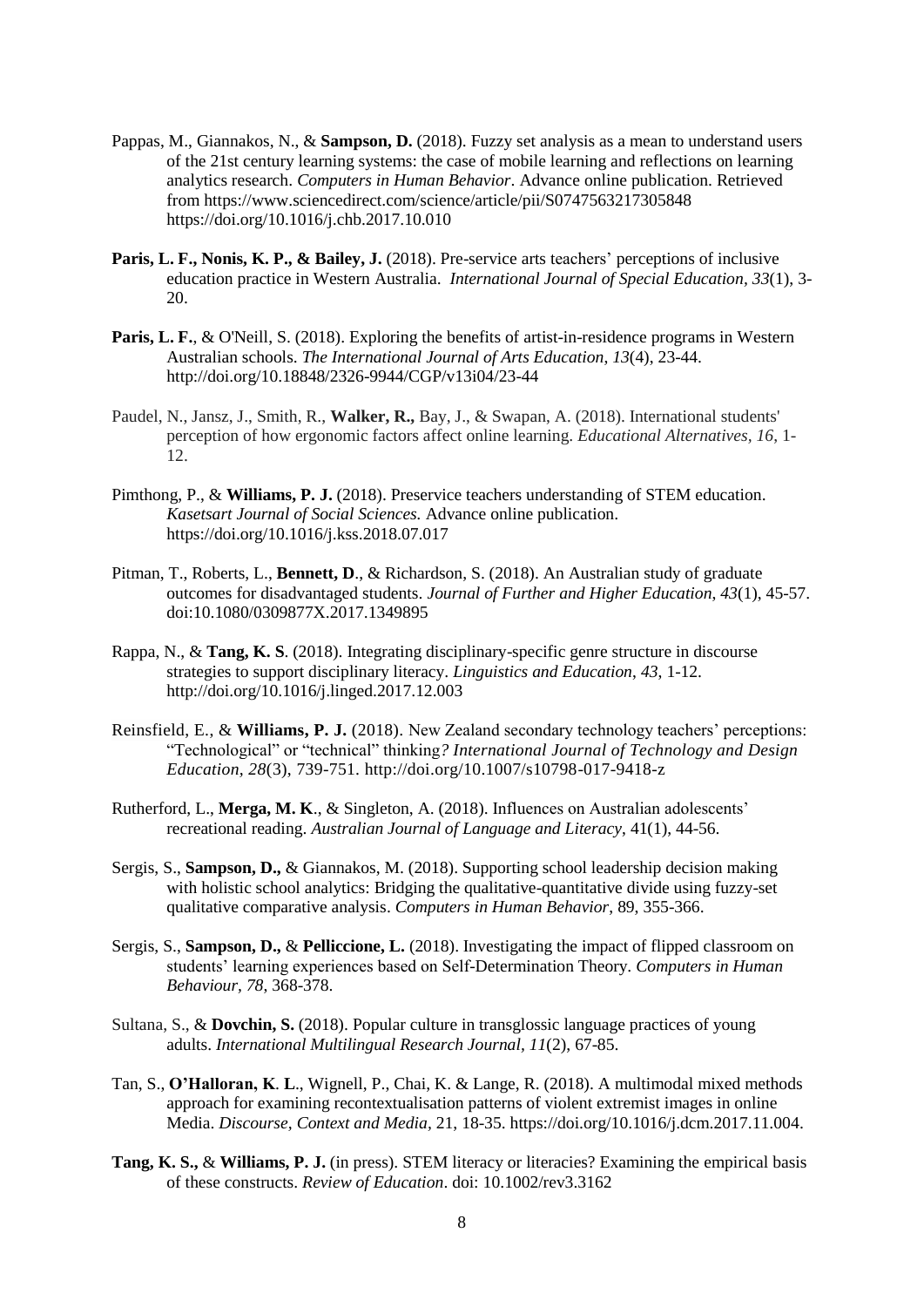- **Vishnumolakala, V. R.,** Qureshi, S. S., **Treagust, D. F.,** Mocerino, M., Southam, D. C., Ojeil,J. (2018). Longitudinal impact of process-oriented guided inquiry learning on the attitudes, selfefficacy and experiences of pre-medical chemistry students. *QScience Connect*, *1*. <http://dx.doi.org/10.5339/connect.2018.1>
- Wei, J., Mocerino, M., **Treagust, D. F.**, Lucey, A. D., Zadnik, M. G., Lindsay, E. D., & Carter, D. J. (2018). Developing an understanding of undergraduate student interactions in chemistry laboratories. *Chemistry Education Research and Practice*, *19*, 1186-1198. <http://dx.doi.org/10.1039/C8RP00104A>
- **Wignell, P**., **O'Halloran, K. L.**, **Tan, S**., Lange, R., & Chai, K. (2018). Image and text relations in ISIS materials and the new relations established through recontextualisation in online media. *Discourse & Communication, 12*(5), 535-559.<http://doi.org/10.1177/1750481318766938>

#### *Edited books*

- **Bennett**, **D**., & Kubota, K. (Eds.) (2018). *Genjitsu sekai no seikatsu: Ongaku sotsugyō-sha o koyō kanō ni suru hōhō* [Life in the real world: How to make music graduates employable] (K. Kubota, Trans.). Tokyo: Shunjusha Publishing Company. Retrieved from <http://www.shunjusha.co.jp/detail/isbn/978-4-393-93796-9/>
- **Bennett, D.,** Rowley, J., & Schmidt, P. (Eds.). (In press). *Leadership and the development of musicians in higher music education*. New York: Routledge.
- **Oliver, R.,** & Nguyen, B. (Eds.). (2018). *Teaching second language learners: Practices in different classroom contexts.* Oxford, UK: Routledge.
- Rowley, J., **Bennett, D.,** & Schmidt, P. (Eds.). (In press). *Leadership of pedagogy and curriculum in higher music education*. New York: Routledge.
- **Sampson**, **D.,** Ifenthaler, D., Spector, J. M., & Isaias, P. (Eds.). (2018). *Digital technologies: Sustainable innovations for improving teaching and learning*. Retrieved from <https://www.springer.com/gp/book/9783319734163>
- **Tang, K. S.,** & Danielsson, K. (Eds.). (2018). *Global developments in literacy research for science education*. Cham, Switzerland: Springer. <http://doi.org/10.1007/978-3-319-69197-8>
- Wosnitza, M., Peixoto, F., **Beltman**, S., & Mansfield, C. (Eds.). (2018). *Resilience in education: Concepts, contexts and connections*. Cham: Springer International Publishing. Retrieved from <https://www.springer.com/gp/book/9783319766898>
- Zandvliet, D. B., & **Fraser, B. J**. (Eds.). (2018). *Thirty years of learning environments: Looking back and looking forward* [Advances in Learning Environments Research series]. Leiden, the Netherlands: Brill.

#### *Book chapters*

Atif, Y., Sergis, S., & **Sampson**, **D.** (2018). Digital smart citizenship competence development with a cyberphysical learning approach supported by Internet of Things technologies. In D. Sampson, D. Ifenthaler, J. M. Spector, & P. Isaias (Eds.), *Digital technologies: Sustainable*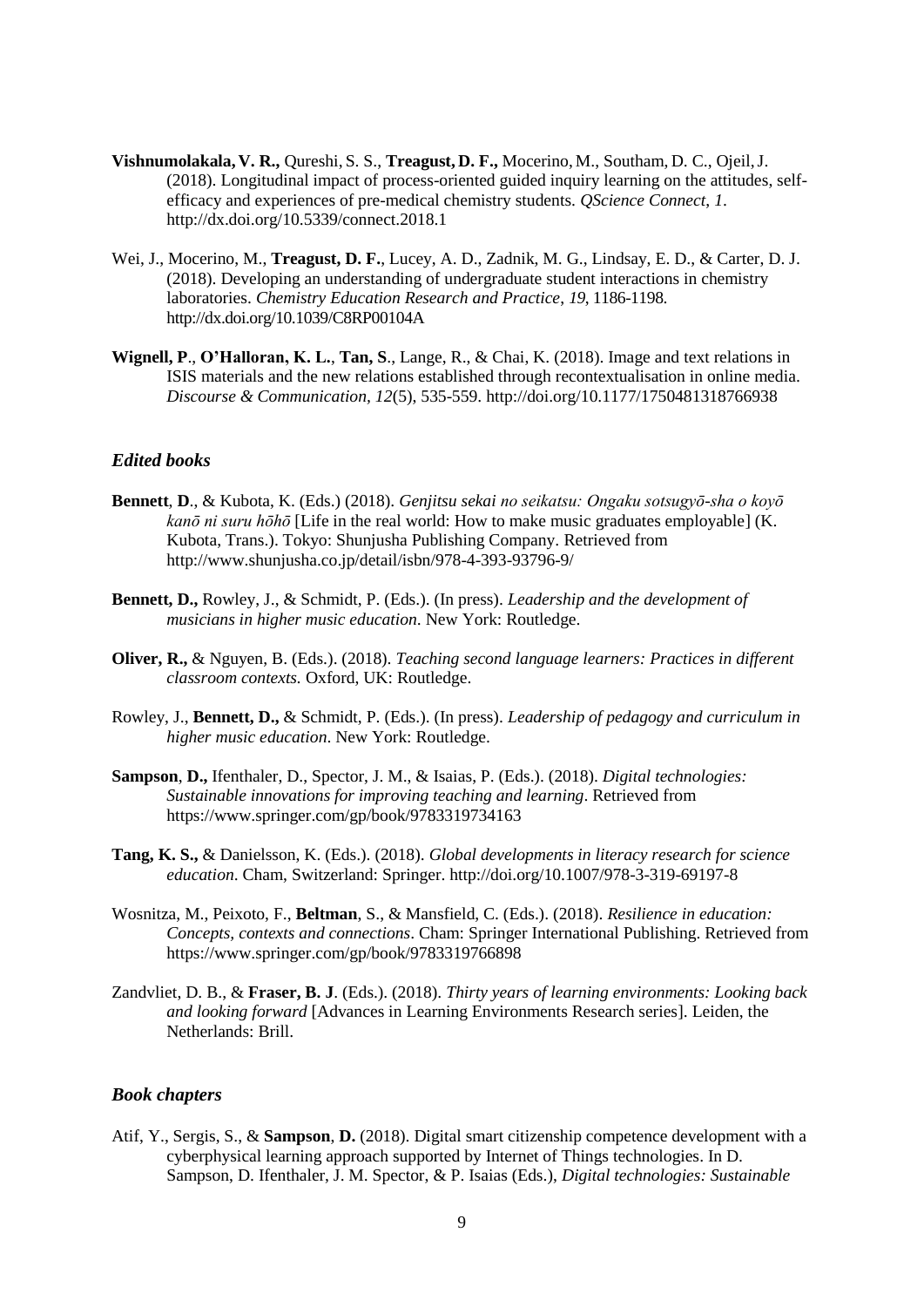*innovations for improving teaching and learning* (pp. 277-300). Retrieved from https://www.springer.com/gp/book/9783319734163

- Azkarai, A., & **Oliver, R.** (2018). Teaching young second language learners in EFL L2 contexts. In R. Oliver & B. Nguyen (Eds.), *Teaching second language learners: Practices in different classroom contexts.* (pp. 89-108). Oxford, UK: Routledge.
- Bartleet, B., **Bennett,** D., Power, A., & Sunderland, N. (2018). [Community service learning with first](http://dx.doi.org/10.1093/oxfordhb/9780190219505.013.3)  [peoples.](http://dx.doi.org/10.1093/oxfordhb/9780190219505.013.3) In B. Bartleet & L. Higgins (Eds.), *[The Oxford handbook of community music](https://global.oup.com/academic/product/the-oxford-handbook-of-community-music-9780190219505?cc=au&lang=en&)* (pp. 653-672). Oxford: Oxford University Press.
- **Beltman, S**., & Mansfield, C. F. (2018). Resilience in education: An introduction. In M. Wosnitza, F. Peixoto, S. Beltman, & C. F. Mansfield (Eds.), *Resilience in education: Concepts, contexts and connections* (pp. 3-9). Cham: Springer International Publishing.
- **Beltman, S.,** Mansfield, C. F., Weatherby‐Fell, N., Wosnitza, M., & Broadley, T. (2018). Using online modules to build capacity for teacher resilience. In M. Wosnitza, F. Peixoto, S. Beltman, & C. F. Mansfield (Eds.), *Resilience in education: Concepts, contexts and connections* (pp. 237-253). Cham: Springer International Publishing.
- **Bennett, D.,** & Hennekam, S. (2018). Lifespan perspective theory and (classical) musicians' careers. In C. Dromey & J. Haferkorn (Eds.), *[The classical music industry](https://www.crcpress.com/The-Classical-Music-Industry/Dromey-Haferkorn/p/book/9781138203693)*. London: Routledge. Retrieved from [https://www.routledge.com/The-Classical-Music-Industry-1st-](https://www.routledge.com/The-Classical-Music-Industry-1st-Edition/Dromey-Haferkorn/p/book/9781138203693)[Edition/Dromey-Haferkorn/p/book/9781138203693](https://www.routledge.com/The-Classical-Music-Industry-1st-Edition/Dromey-Haferkorn/p/book/9781138203693)
- Buckley, A., Tye, M., Giamminuti, S., **Merewether, J**., & **Kuzich, S.** (2018, in press). A co-inquiry journey into early childhood settings: A rapid appraisal approach for the joint construction of knowledge. In R. Creagh (Ed.), *Visual spatial enquiry: Diagrams and metaphors for architects and spatial thinkers*. London: Routledge.
- **Chen, J.** (2018). 'To Blog, Not to Block': Examining EFL learners' language development and intercultural competence in the blogosphere through the sociocultural lens. In T. Dobinson & K. Dunworth (Eds.), *Literacy unbound: multiliterate, multilingual, multimodal* (pp. 225-245). Cham, Switzerland: Springer. Retrieved from [https://link.springer.com/book/10.1007/978-3-](https://link.springer.com/book/10.1007/978-3-030-01255-7) [030-01255-7](https://link.springer.com/book/10.1007/978-3-030-01255-7)
- **Cooke, A.,** & Bruns, J. (2018). Early childhood educators' issues and perspectives in mathematics education. In I. Elia, J. Mulligan, A. Anderson, A. Baccaglini-Frank, & C. Benz. (Eds.), *Contemporary research and perspectives on early childhood mathematics education* (pp. 267- 289). Cham, Switzerland: Springer International Publishing. [http://doi.org/10.1007/978-3-](http://doi.org/10.1007/978-3-319-73432-3_14) [319-73432-3\\_14](http://doi.org/10.1007/978-3-319-73432-3_14)
- Crosswell, L., Willis, J., **Morrison, C.** Gibson, A. & Ryan, M. (2018). Early career teachers in rural schools: Politeness of resilience. In M. Wosnitza, F. Peixoto, **S. Beltman**, & C. Mansfield (Eds.), *Resilience in education: Concepts, contexts and connections* (pp. 131-146). Cham, Switzerland: Springer International Publishing.
- Deieso, D., & **Fraser, B.J.** (2018). Mathematics anxiety: Its assessment, determinants and remedies. In R. V. Nata (Ed.), *Progress in education* (Vol. 52, pp. 113-138). New York: Nova Science Publishers.
- **Dobinson, T.,** & Nguyen, B. (2018). Teaching young EAL/D learners in mainstream classes. In R. Oliver & B. Nguyen (Eds.), *Teaching second language learners: Practices in different classroom contexts.* (pp. 49-68). London: Routledge.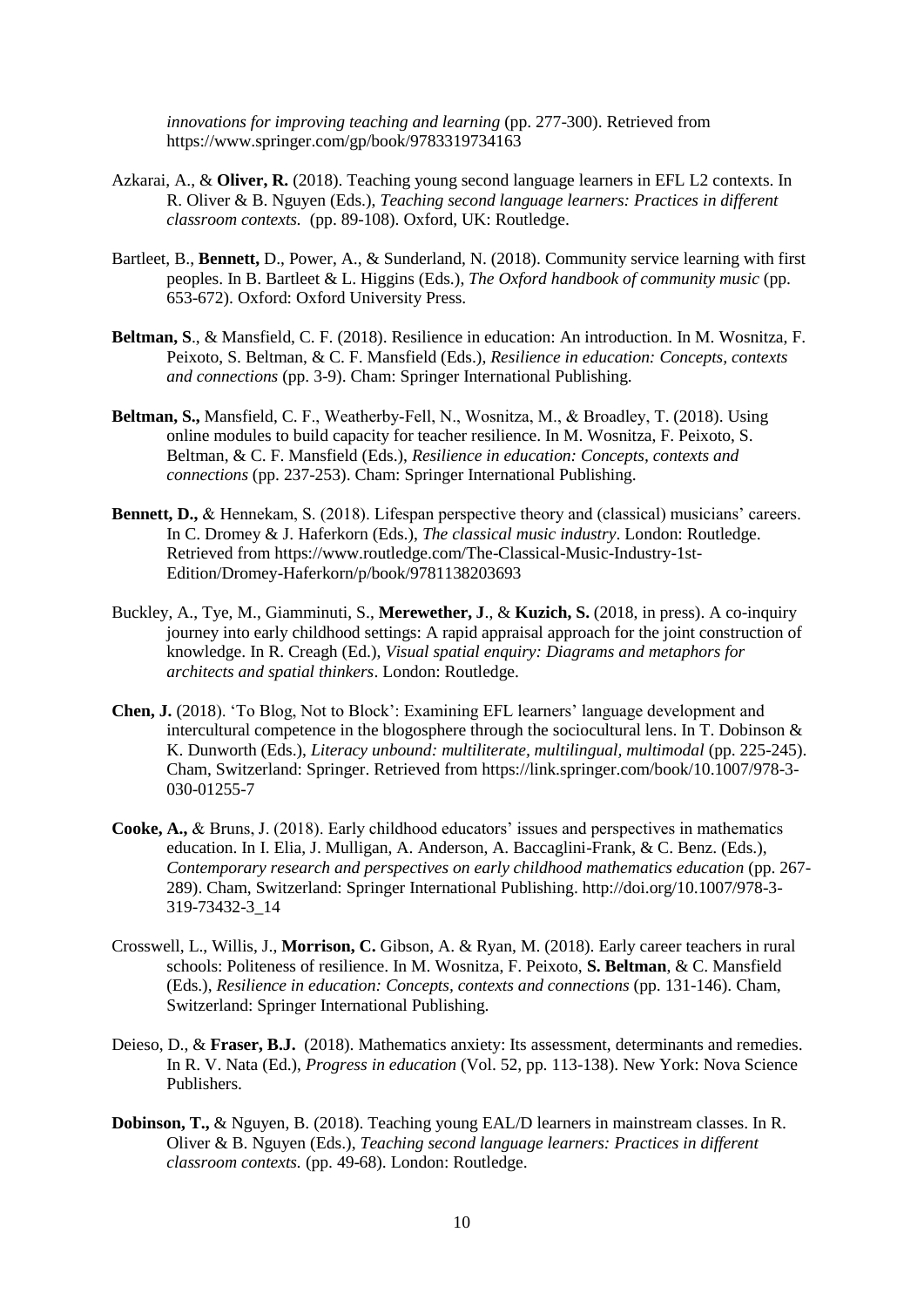- **Dobson, M.** (2018). Hayley's story: Exploring a junior primary student's relationship with media. In L. Green, D. Holloway, K. Stevenson, & K. Jaunzems (Eds.), *Digitising early childhood* (pp. 104-124). Newcastle, UK: Cambridge Scholars Publishing.
- **Dovchin, S.** (2018). Dissatisfaction and dissent in the transmodal performances of hip-hop artists in Mongolia. In A. Ross & D. Rivers (Eds.), *Dissatisfaction and dissent: The sociolinguistics of hip-hop as critical conscience* (pp. 191-212). London: Palgrave-Macmillan.
- **Dovchin, S.**, & Pennycook, A. (2018). Digital metroliteracies: Space, diversity, and identity. In K. Mills, A. Stornaiuolo, A. Smith, & J. Z. Pandya (Eds.), *Routledge handbook of digital writing and literacies in education* (pp. 211-222). New York: Routledge.
- **Ellis, R.** (2018). [Taking the critics to task: The case for task-based teaching.](https://www.degruyter.com/view/books/9781501505034/9781501505034-002/9781501505034-002.xml) In I. Walker, D. Chan, N. Nagami, & C. Bourguignon (Eds.), *New perspectives on the development of communicative and related competence in foreign language education* (pp. 1-20). Berlin: De Gruyter Mouton.
- Fleet, A., Harcourt, D., Koch, A., Gascoyne, S., Einarsdóttir, J., Gray, C., Lawrence, P., **Merewether, J.,** Mitchelmore, S., Murray, J., & Salamon, A. (2018). (Co)-researching with children. In M. Fleer & B. van Oers (Eds.), *International handbook of early childhood education and development. Two volumes* (Vol. 1: Methodologies, pp. 165-201). Dordrecht: Springer.
- **Fraser, B. J.** (2018). Milestones in the evolution of the learning environments field over the past three decades. In D. B. Zandlviet and B.J. Fraser (Eds.), *Thirty years of learning environments: Looking back and looking forward* (pp. 1-19). Leiden, The Netherlands: Brill Sense.
- Giannakos, M., Krogstie, J., & **Sampson**, **D.** (2018). Putting flipped classroom into practice: A comprehensive review of empirical research. In D. Sampson, D. Ifenthaler, J. M. Spector, & P. Isaias (Eds.), *Digital technologies: Sustainable innovations for improving teaching and learning* (pp. 27-44). Retrieved from https://www.springer.com/gp/book/9783319734163
- **Gobby, B. J.** (2018). Competitive entrepreneurship and community empowerment. In J. Wilkinson, R. Niesche, & S. Eacott (Eds.), *Challenges for public education reconceptualising educational leadership, policy and social justice as resources for hope* (pp. 59-72). Abingdon, Oxon: Routledge.
- Gorfinkel, L., & **Gong, Q**. (2018). Perspectives on multilingualism in mainstream university learning and teaching: Case studies from Sydney and Perth. In A. Chik, P. Benson, & R. Moloney (Eds.), *Multilingual Sydney* (pp. 153-164). Retrieved from https://www-taylorfranciscom.dbgw.lis.curtin.edu.au/books/9781351215541
- Green, W., & **Whitsed, C.** (2018). Internationalization of the curriculum in the disciplines, critical perspectives. In P. Teixeira & J. Shin (Eds.), *Encyclopedia of international higher education systems and institutions* (pp. 1-4). Dordrecht: Springer.
- Ho, C., Rappa, N. & **Tang, K. S.** (2018). Meeting disciplinary literacy demands in content learning: The Singapore perspective. In **K. S. Tang** & K. Danielsson (Eds.), *Global developments in literacy research for science education* (pp. 45-60)*.* Cham, Switzerland: Springer.
- Israel, M., & **Bennett, D.** (2018). National teaching awards and the pursuit of teaching excellence. In Broughan, C., Clouder, L., & Steventon, G. (Eds.), *[Global perspectives on teaching](https://www.routledge.com/Global-Perspectives-on-Teaching-Excellence-A-new-era-for-higher-education/Broughan-Steventon-Clouder/p/book/9780415793155)  [excellence: A new era for higher education](https://www.routledge.com/Global-Perspectives-on-Teaching-Excellence-A-new-era-for-higher-education/Broughan-Steventon-Clouder/p/book/9780415793155)* (pp. 106-117). London: Routledge.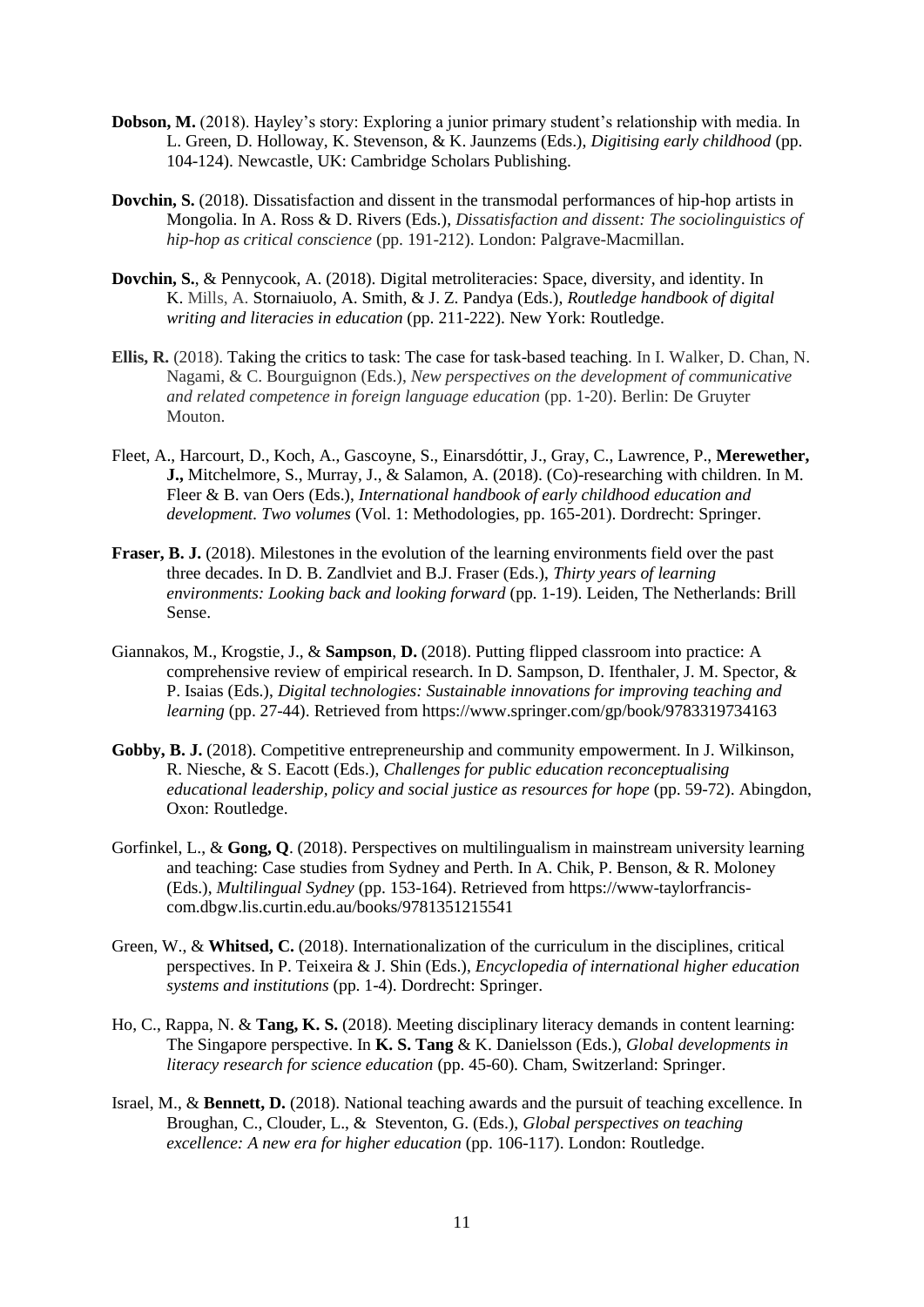- Lambert, C. (2018). Task-induced second language development: A micro-genetic case study. In E. Wen & M. Ahmadian (Eds), *Researching L2 task performance and pedagogy in honor of Peter Skehan.* Amsterdam: John Benjamins.
- Mansfield, C. F., Ebersöhn, L., **Beltman, S**., & Loots, T. (2018). Great southern lands: Making space for teacher resilience in South Africa and Australia. In M. Wosnitza, F. Peixoto, **S. Beltman**, & C. Mansfield (Eds.), *Resilience in education: Concepts, contexts and connections* (pp. 53- 71). Cham: Springer International Publishing.
- Mason, B., Thomson, C., **Bennett, D.,** & Johnston, J. (2018). *[Re-shaping the field from the outside in:](http://dx.doi.org/10.1007/978-981-10-5385-6_9)  [Symbolic struggle in teaching Aboriginal affairs reporting.](http://dx.doi.org/10.1007/978-981-10-5385-6_9)* In J. Albright, D. Hartman, & J. Widin (Eds.), *[Bourdieu's field theory and the social sciences](http://www.springer.com/us/book/9789811053849#aboutAuthors)* (pp. 133-147)*.* Basingstoke: Palgrave Macmillan. [http://dx.doi.org/10.1007/978-981-10-5385-6\\_9](http://dx.doi.org/10.1007/978-981-10-5385-6_9)
- **Morrison, C.** (2018). Mindful practice as professional identity work. In N. Lemon & S. McDonough (Eds.), *Mindfulness in the academy: Practices and perspectives for scholars* (pp. 71-82). Singapore: Springer Singapore.
- **O'Halloran, K. L**.**,** Tan, S., Wiebrands, **M., Sheffield, R., Wignell P**., & **Turner, P**. (2018, in press). The multimodal classroom in the digital age: The use of 360 degreevideos for online teaching and learning. In H. de Silva Joyce & S. Feez (Eds.), *The Multimodal classroom*. London & New York: Routledge.
- **Oliver, R.,** & Bogachenko, T. (2018). Teacher perception and use of tasks in school ESL classrooms. In M. Bygate (Ed.), *Task-Based Language Teaching as a researched pedagogy* (pp. 71-95). Amsterdam: Johns Benjamins.<http://doi.org/10.1075/tblt.12.04oli>
- **Oliver, R.** & Nguyen, B. (2018). Young second language learners**.** In R. Oliver & B. Nguyen (Eds.), *Teaching second language learners: Practices in different classroom contexts.* (pp.1-28). Oxford, UK: Routledge.
- Paull, M., & **Whitsed, C**. (2018). Why authenticity in corporate and employee volunteering matters for employee engagement: An organisational behaviour perspective. In M. Brueckner, R. Spencer, & M. Paull (Eds.), *Disciplining the undisciplined? Perspectives from business, society and politics on responsible citizenship, corporate social responsibility and sustainability* (pp. 193-210). Cham, Switzerland: Springer.
- Power, A., **Bennett, D.,** & Bartleet, B. (2018). Transforming lives: Exploring eight ways of learning in arts-based service learning with Australian Aboriginal communities. In D. Tolmie, M. Cain, A. Power, & B. Bartleet (Eds.), *[Community music of the Asia-Pacific: Many voices, one](http://www.uhpress.hawaii.edu/p-9733-9780824867003.aspx)  [horizon](http://www.uhpress.hawaii.edu/p-9733-9780824867003.aspx)* (pp. 153-176). Hawaii: University of Hawaii Press.
- **Rennie, L.,** Venville, G., & Wallace, J. (2018). Making STEM curriculum useful, relevant, and motivating for students. In R. Jorgensen & K. Larkin (Eds.), *STEM in the Junior Secondary: The state of play* (pp. 91-109). Dordrecht, The Netherlands: Springer Nature.
- **Rennie, L.,** Wallace, J., & Venville, G. (2018). Natural disasters as unique socioscientific events: Curricular responses to the New Zealand earthquakes. In D. Corrigan, C. Buntting, & A. Jones (Eds.), *Navigating the changing landscape of formal and informal science learning opportunities* (pp. 105-125). Dordrecht, The Netherlands: Springer Nature.
- Sergis, S., Voziki, T., & **Sampson, D.** (2018). School leadership: An analysis of competence frameworks. In D. Sampson, D. Ifenthaler, J. M. Spector, & P. Isaias (Eds.), *Digital*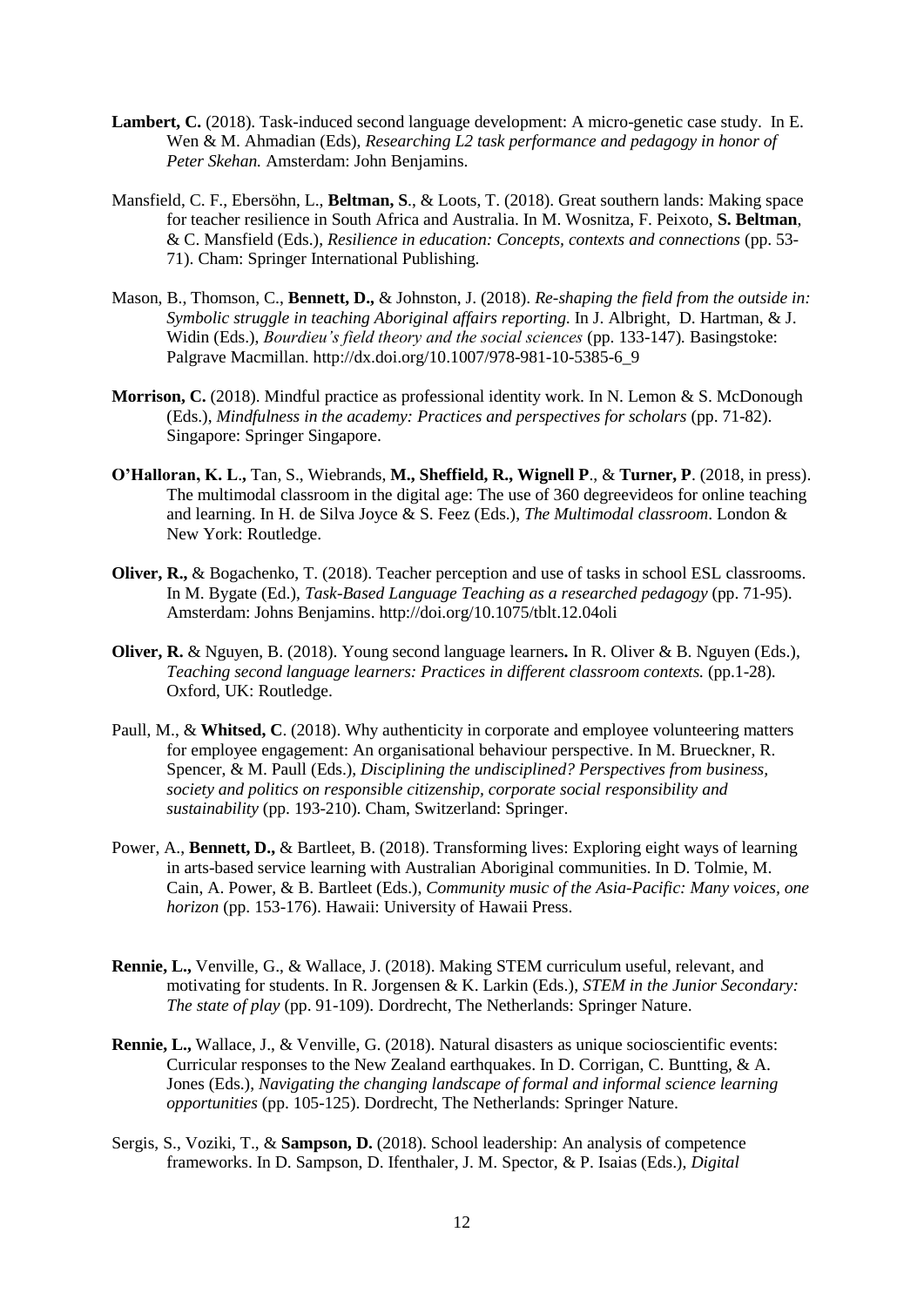*technologies: Sustainable innovations for improving teaching and learning* (pp. 3-25). Retrieved from https://www.springer.com/gp/book/9783319734163

- Sheppard, C., & **Ellis, R.** (2018). The effects of awareness-raising through stimulated recall on the repeated performance of the same task and on a new task of the same type. In M. Bygate (Ed.), *Learning language through task repetition* (pp. 171-192). Amsterdam: John Benjamins.
- Sirrakos, G., & **Fraser, B.J.** (2018). Development and validation of the Questionnaire Assessing Connections to Science (QuACS). In D. B. Zandvliet & B. J. Fraser (Eds.), *Thirty years of learning environments: Looking back and looking forward* (pp. 102-126). Leiden, The Netherlands: Brill Sense.
- Skordi, P., & **Fraser, B. J.** (2018). The assessment of the psychosocial learning environment of university statistics classrooms. In K. Fisher (Ed.), *The translational design of universities: An evidence-based approach* (pp. 127-143). Leiden, The Netherlands: Brill Sense.
- **Tang, K. S**., & Danielsson, K. (2018). The expanding development of literacy research in science education. In K. S. Tang & K. Danielsson (Eds.), *Global developments in literacy research for science education* (pp.1-11). Cham, Switzerland: Springer.
- **Tang, K. S.,** & Putra, G. B. S. (2018). Infusing literacy into an inquiry instructional model to support students' construction of scientific explanations. In K. S. Tang & K. Danielsson (Eds.), *Global developments in literacy research for science education (pp.281-300). Cham,* Switzerland: Springer.
- Treagust, D. F., **Won, M.,** & McLure, F. (2018). Multiple representations and students' conceptual change in science. In T. G. Amin & O. Levrini (Eds.), *Converging perspectives on conceptual change: Mapping an emerging paradigm in the learning sciences* (pp. 121-128). New York: Routledge.
- Wu, J., Mensah, F.M., & **Tang, K. S.** (2018). The content-language tension for English language earners in two secondary science classrooms. In K. S. Tang & K. Danielsson (Eds.), *Global developments in literacy research for science education (pp.113-130). Cham, Switzerland:* Springer.
- Zervas, P., & **Sampson**, **D.** (2018). Supporting reflective lesson planning based on inquiry learning analytics for facilitating students' problem solving competence: The inspiring science education tools. In T. W. Chang, R. Huang, & Kinshuk (Eds.), *Authentic learning through advances intechnologies*: *Lecture notes in educational technology* (pp. 91-114). Singapore: Springer.

#### *Books*

- Barrett, T., & **Dovchin, S.** (2018). *Critical inquiries in the sociolinguistics of globalization.* Bristol: Multilingual Matters.
- **Dovchin, S.** (2018). *Language, media and globalization: The linguascapes of urban youth culture in Mongolia.* New York: Routledge.
- **Dovchin, S.** (2018). *Language, media and globalization in the periphery*: *The linguascapes of popular music in Mongolia.* New York: Routledge.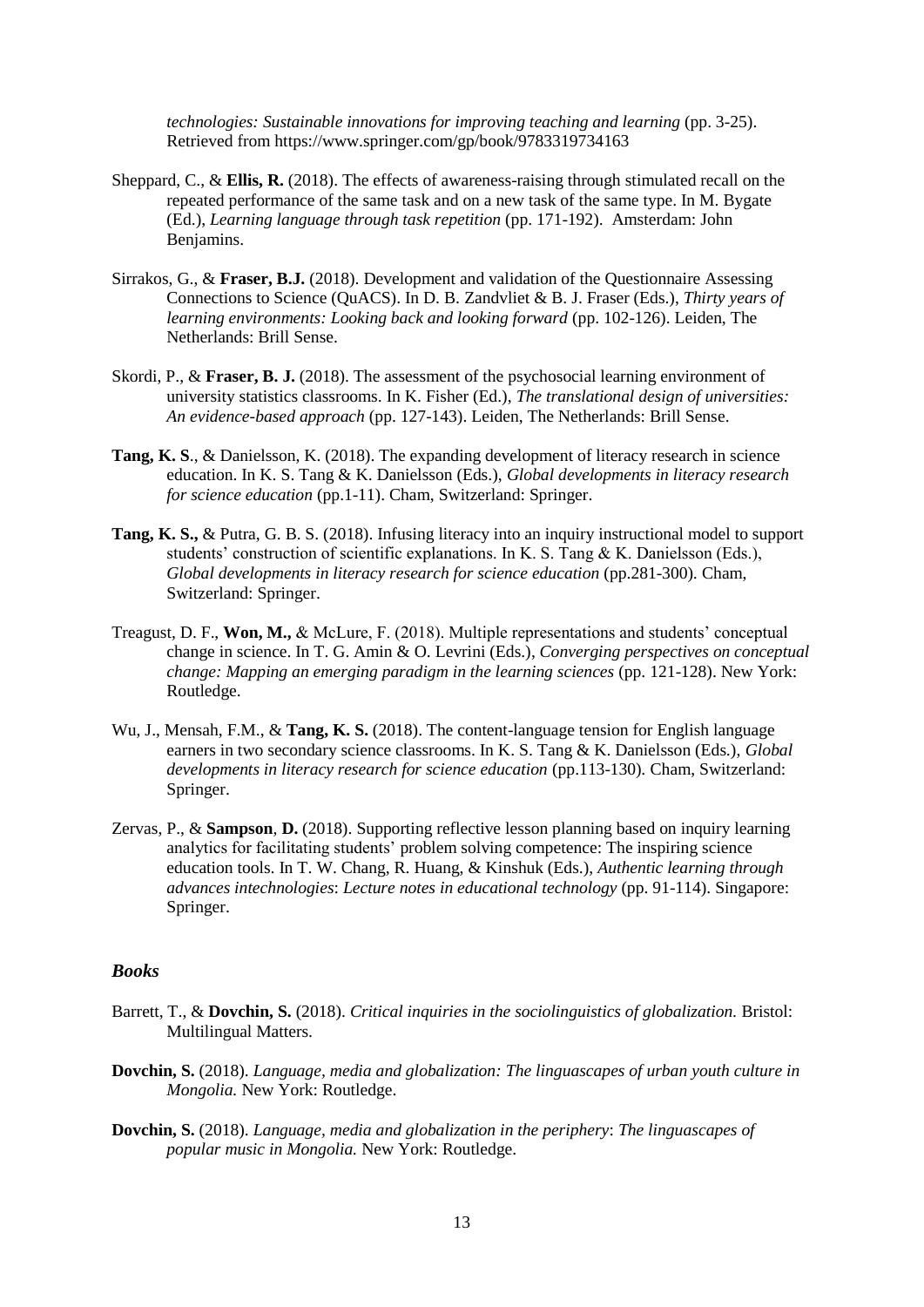- **Dovchin, S.,** Pennycook, A., & Sultana, S. (2018). *Popular culture, voice and linguistic diversity: Young adults on- and offline*. Retrieved from https://www.palgrave.com/jp/book/9783319619545
- **Ellis, R.** (2018). *Reflections on task-based language teaching*. Bristol: Multilingual Matters.
- **Lambert, C**. (2018). *Referent similarity and nominal syntax in Task-Based Language Teaching.* Singapore: Springer Nature.
- Nguyet, L., & **Zhang, G.** (2018). *Vague language, elasticity theory and the use of 'some'*. London: Bloomsbury.

#### *Refereed scholarly reports*

Smith, M., **Bennett, D.,** Bell, K., & McAlpine, A. (2018). *[Employability in a global context: Evolving](https://www.researchgate.net/publication/326264677_Employability_in_a_Global_Context_Evolving_Policy_and_Practice_in_Employability_Work_Integrated_Learning_and_Career_Development_Learning)  policy and [practice in employability, work integrated learning, and career development](https://www.researchgate.net/publication/326264677_Employability_in_a_Global_Context_Evolving_Policy_and_Practice_in_Employability_Work_Integrated_Learning_and_Career_Development_Learning)  [learning](https://www.researchgate.net/publication/326264677_Employability_in_a_Global_Context_Evolving_Policy_and_Practice_in_Employability_Work_Integrated_Learning_and_Career_Development_Learning)*. Melbourne: Graduate Careers Australia. Retrieved from https://cica.org.au/wpcontent/uploads/Employability-in-a-Global-Context.pdf

#### *Publications in the public domain*

- **Bennett, D.** (2018, March 12). Why higher education and employABILITY thinking go hand in hand [Web log post]. *Australian Learning and Teaching Fellows*. Retrieved from https://altf.org/student-success-blog/why-higher-education-and-employability-thinking-gohand-in-hand/
- **Dobson, M.** (2018, June 15). "You have to look after yourself": ECEC educators and resilience [Web log post]. *The Spoke: Early Childhood Australia's Blog*. Retrieved from <http://thespoke.earlychildhoodaustralia.org.au/look-ecec-educators-resilience/>
- **Gobby, B.** (2018). Political interventions in curriculum [WAIER Feature]. *WAIER.* Retrieved from: <http://www.waier.org.au/features?page=2>
- **Whitsed, C.,** Green. W., & Carmargo Cassol, C. (2018, July). What happened to internationalisation of the curriculum? *University World News*, 516. Retrieved from <https://www.universityworldnews.com/post.php?story=20180725092142237>

#### *Edited conference proceedings*

- Chang, M., Chen, N.S., Huang, R., Kinshuk, Moudgalya, K., Murthy, S., **Sampson, D.** (Eds.). (2018). Proceeding of the 18<sup>th</sup> IEEE International Conference on Advanced Learning Technologies *(ICALT 2018).* IEEE Computer Society. Retrieved from https://ieeexplore.ieee.org/stamp/stamp.jsp?tp=&arnumber=8433313
- **Cooke, A.** (2018). An argument to engage really young children in mathematics. *Proceedings of the Mathematics Education Research Group of Australasia (MERGA) 2018 annual conference (MERGA41)*, Auckland, NZ. Retrieved from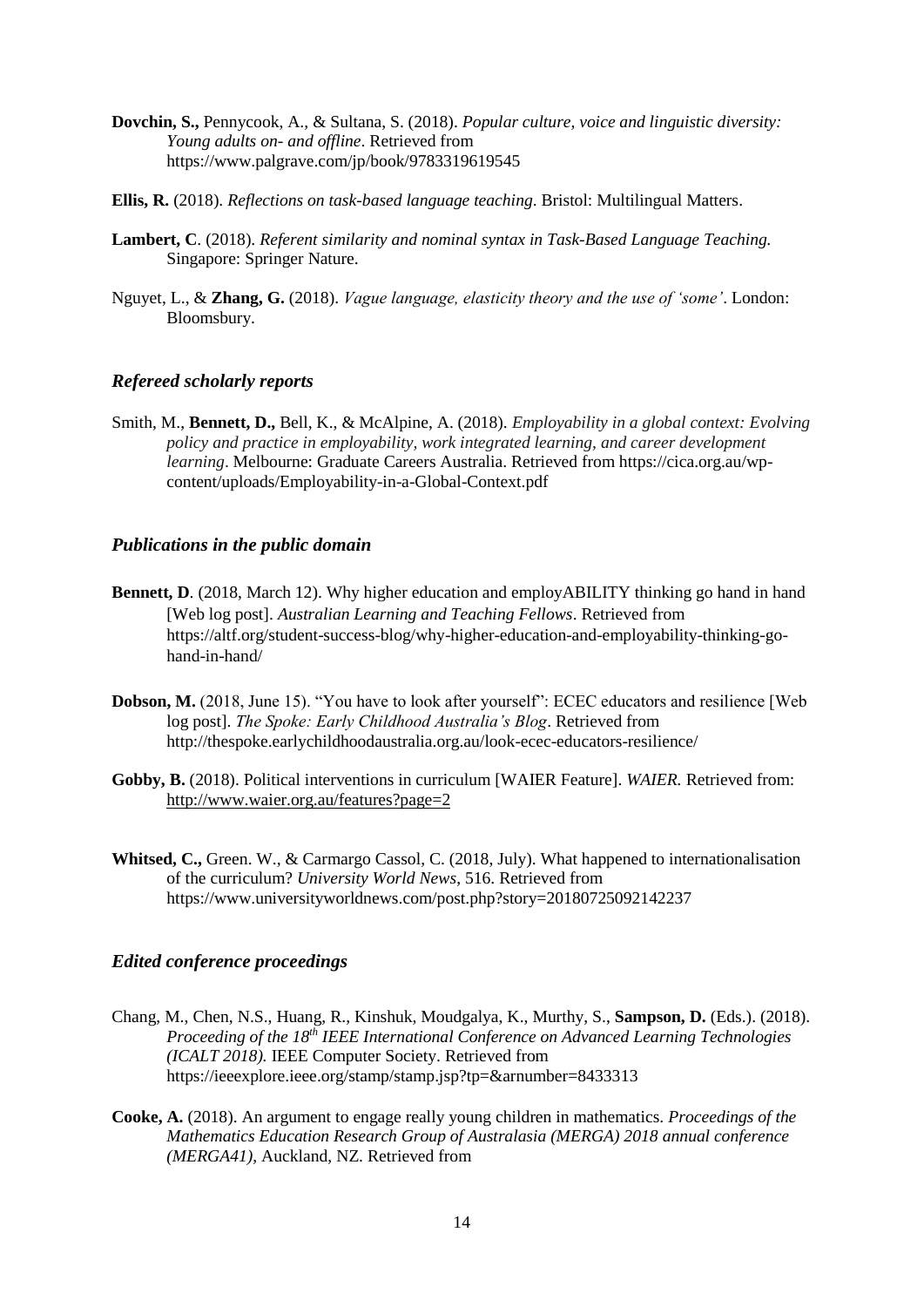[https://merga.net.au/Public/Publications/Annual\\_Conference\\_Proceedings/2018-MERGA-](https://merga.net.au/Public/Publications/Annual_Conference_Proceedings/2018-MERGA-CP.aspx)[CP.aspx](https://merga.net.au/Public/Publications/Annual_Conference_Proceedings/2018-MERGA-CP.aspx)

- **Cooke, A.** (2018). Mathematics in Swedish and Australian early childhood curricula. In E. Norén, H. Palmér, & A. Cooke. (2017), *Nordic research in mathematics education: Papers of NORMA*  17. *The Eighth Nordic Conference on Mathematics Education* (pp. 1-10). Stockholm: Svensk förening för MatematikDidaktisk Forskning-SMDF. Retrieved from [http://matematikdidaktik.org/wp-content/uploads/2018/09/NORMA-17-2018-papers-SMDF](http://matematikdidaktik.org/wp-content/uploads/2018/09/NORMA-17-2018-papers-SMDF-skriftserie.pdf)[skriftserie.pdf](http://matematikdidaktik.org/wp-content/uploads/2018/09/NORMA-17-2018-papers-SMDF-skriftserie.pdf)
- Huntley, R., & **Hurst, C**. (2018). Algorithms . . . Alcatraz: Are children prisoners of process? In S. Pope (Ed), *Proceedings of the 9th British Congress of Mathematics Education* (pp. 59-62). Retrieved from http://www.bsrlm.org.uk/bcme-9/
- **Hurst, C. (2018).** Multiplicative thinking: Developing a model for research and professional learning. In J. Hunter, P. Perger, & L. Darragh (Eds.), *Making waves, opening spaces (Proceedings of the 41st annual conference of the Mathematics Education Research Group of Australasia)* (pp. 68-71). Auckland: MERGA.
- Lindsay, S., Benati, K., **Bennett, D.**, & Jevons, C. (2018, October). Exploring student futures as business graduates. In *Proceedings of the 2018 Australian Collaborative Education Network national conference* (n. p). Melbourne: ACEN. Retrieved from <https://drive.google.com/file/d/1EqjIra1nWEdYvlSyI1XLtPPzA5vOouR5/view>
- Norén, E., Palmér, H., & **Cooke, A.** (Eds.). (2018). *Nordic research in mathematics education: Papers of NORMA 17*. *The Eighth Nordic Conference on Mathematics Education.* Stockholm: Svensk förening för MatematikDidaktisk Forskning-SMDF. Retrieved from [http://matematikdidaktik.org/wp-content/uploads/2018/09/NORMA-17-2018-papers-SMDF](http://matematikdidaktik.org/wp-content/uploads/2018/09/NORMA-17-2018-papers-SMDF-skriftserie.pdf)[skriftserie.pdf](http://matematikdidaktik.org/wp-content/uploads/2018/09/NORMA-17-2018-papers-SMDF-skriftserie.pdf)

### **Presentations**

#### *Conference presentations*

- Alharthi, A., **Treagust, D. F.**, **Won, M.,** & **Koul**, **R**. (2018, June). *An evaluation of ICT integration in science learning in primary schools in Saudi Arabia.* Paper presented at the Australasian Science Education Research Association Conference, Surfers Paradise, Queensland, Australia.
- **Beltman, S.** (Discussant). (2018, June). In C. Aprea (Chair), *Modelling and measuring teacher resilience as multi-faceted construct.* Symposium conducted at the European Association for Research on Learning and Instruction (EARLI), SIG 11 (Teaching and Teacher Education) conference, Kristiansand, Norway.
- **Beltman, S.** (Chair). (2018, September). *Inclusion and exclusion at the heart of global perspectives on teacher resilience*. Invited symposium for the World Education Research Association (WERA) conducted at the European Conference on Educational Research (ECER), Bolzano, Italy.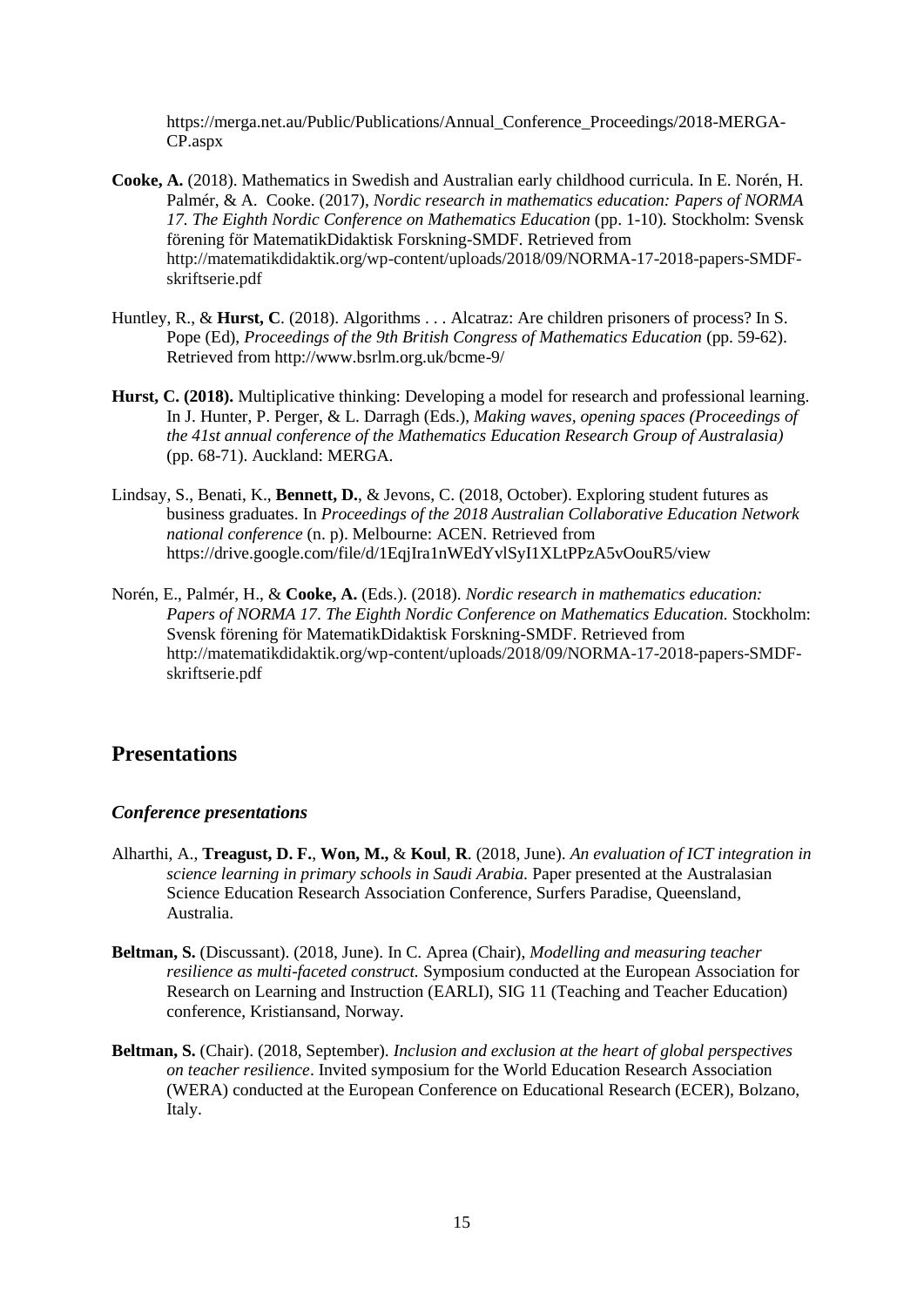- **Beltman, S**. (Organizer and Chair). (2018, September). *Relationships as risks and resources for resilience*. Symposium conducted at the EARLI Learning & Professional Development SIG Conference, Geneva, Switzerland.
- **Beltman, S**., Mansfield, C. F., **Dobson, M.,** & **Jay, J.** (2018, September). Relationships and resilience in early childhood settings**.** In **S. Beltman** (Chair), *Relationships as risks and resources for resilience*. Symposium conducted at the EARLI Learning & Professional Development SIG Conference, Geneva, Switzerland.
- **Bennett, D**. (2018, January). *Developing employability as metacognition from Semester 1: A workshop on how!* Workshop conducted at the Western Australian Teaching and Learning Forum, Fremantle, Australia.
- **Bennett, D.** (2018, March). *Do I have to be a soloist? Developing career competences in the music classroom.* Workshop conducted at the 26<sup>th</sup> Conference of the European Association for Music in Schools, Jalgava, Latvia.
- **Bennett, D.** (2018, April). *Developing employABILITY thinking as metacognition: Opportunities for learning, teaching and research.* National roadshow hosted by the Higher Education Research and Development Society of Australasia (HERDSA): Perth (Curtin, ECU); Adelaide (UniSA); Launceston (UTAS); Melbourne (Monash); Sydney (Macquarie, USyd; UNSW); Brisbane (QUT); Sunshine Coast (USC); and Townsville (JCU).
- **Bennett, D.** (2018, July). *Higher music education and the need to educate the whole musician: Musicians' work in early-, mid- and late-career.* Paper presented at The Commission for the Education of the Professional Musician (CEPROM) International Seminar, Almaty, Kazakhstan.
- **Bennett, D.** (2018, October). *What ePortfolios and graduate employability go hand in hand: Redefining employABILITY in higher education.* Keynote address at the 2018 ePortfolios National Forum at Griffith University, Brisbane, Australia.
- **Bennett, D.** (2018, November). *Engaging academic staff and students in employability development.* Workshop presented at Talking Teaching, National Conference of the AKO Aotearoa Academy. University of Canterbury, Christchurch.
- **Bennett, D.,** Carruthers, G., Brown, J., Burnard, P., Rowley, J., Mitchell, A., & Weller, J. (2018, July). *Leadership in and through higher education: Pathways from current practice to future action.* Panel presentation at the 33rd World Conference of International Society for Music Education. Baku, Azerbaijan.
- **Bennett, D.,** & Rowley, J. (2018, October). *Building graduate futures through embedded EmployABILITY thinking.* Showcase presented at the 2018 Australian Collaborative Education Network National Conference. Brisbane, Australia.
- **Brown, P.** (2018, July). *Conspiracy in senior secondary mathematics.* Paper presented at the Mathematics Education Research Group of Australasia (MEARGA) annual conference in Auckland, New Zealand.
- **Brown, P.** (2018, November). *Student and teacher misconceptions about fractions - with some possible remedies.* Paper presented at the Mathematical Association of Western Australia Primary and Secondary Conference, Perth, Australia.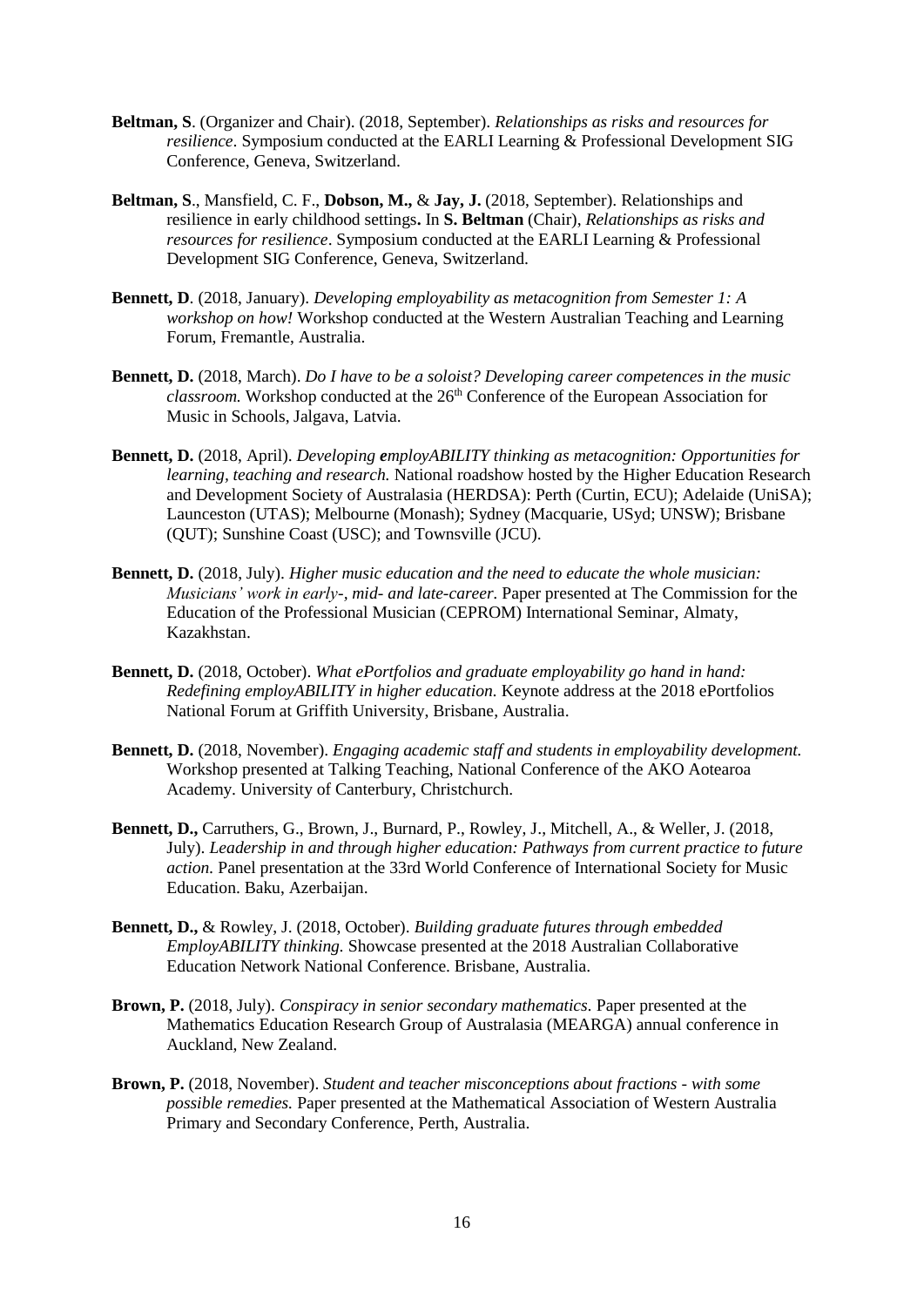- **Cavanagh, R.,** & Fisher, W. P. Jr.(2018, September). *The science in human science research: the case for Rasch measurement in learning environment research.* Paper presented to the XXII World Congress of the International Measurement Confederation, Belfast, Ireland.
- **Cavanagh, R.,** Fisher, W. P. Jr., & Stenner, A. J. (2018, July). *Reciprocating metaphors for linguistic complexity and Amodern measurement.* Paper presented at the 2018 Pacific Rim Objective Measurement Symposium, Shanghai, China.
- **Chen, J. C.** (2018, August). *Integrating digital technology in an intensive, fully online college course for Japanese beginning learners: A standards–based, performance–driven approach*. Paper presented at the 26th EuroCALL Conference—Future-proof CALL: Language learning as exploration and encounters, University of Finland, Jyväskylä.
- **Cooke, A.** (2018, June). *Using ICT to develop pre-service early childhood teachers' capacity to notice mathematics.* Paper presented at the LUMAT Symposium in Tampere, Finland.
- **Cooke, A.** (2018, July). *An argument to engage really young children in mathematics.* Paper presented at the Mathematics Education Research Group of Australasia (MERGA) 2018 annual conference (MERGA41), Auckland, NZ.
- **Cooke, A.** (2018, December). *Engaging Pre-service teachers with mathematics*. Paper presented at the International Junior Faculty Research Conference, Humboldt-Universität zu Berlin, Berlin, Germany.
- **Davies, S., Owen, S., &** Thomas, S. (2018, July). *Developing digital literacies and digital technologies in the early childhood Montessori classroom.* Panel presentation at the Digitising Early Childhood International Conference, Perth, Australia.
- **Dobinson, T.** (2018, September). Gendered identity in transcultural spaces: Promoting dialogue through Arabic films. In S. Dovchin (Chair), *Promoting human rights education.* Panel presentation at the Humanities LGBTIQ+ ALLY conference, Curtin University, Perth, Australia.
- **Dobson M., & Beltman, S.** (2018, September). *Relationships and resilience in early childhood settings*. Paper presented at the EARLI Learning and Professional Development SIG Conference, Geneva, Switzerland.
- **Dobson, M., Beltman, S., Jay, J., & Mansfield, C.** (2018, August). *"Make sure you look after yourself": Resilience and wellbeing of educators in Early Learning and Care centres*. Paper presented at the Western Australian Institute for Educational Research (WAIER) Forum, University of Notre Dame, Australia.
- **Dobson, M., Beltman, S., Jay, J., & Mansfield, C.** (2018, September). *"I'm going to find a way": Resilience and wellbeing of educators in Early Learning and Care centres.* Paper presented at the Early Childhood Australia National Conference, Sydney, Australia.
- **Dobson, M., & Jay, J.** (2018, July). *Images of children on social media: Influencers and influencing our image of children and families.* Paper presented at the Digitising Early Childhood International Conference, Edith Cowan University, Perth, Australia.
- **Dobson, M., & Jay, J.** (2018, August). *#childhood: Exploring the representation of children and childhood on Instagram*. Paper presented at the Western Australian Institute for Educational Research (WAIER) Forum, University of Notre Dame, Australia.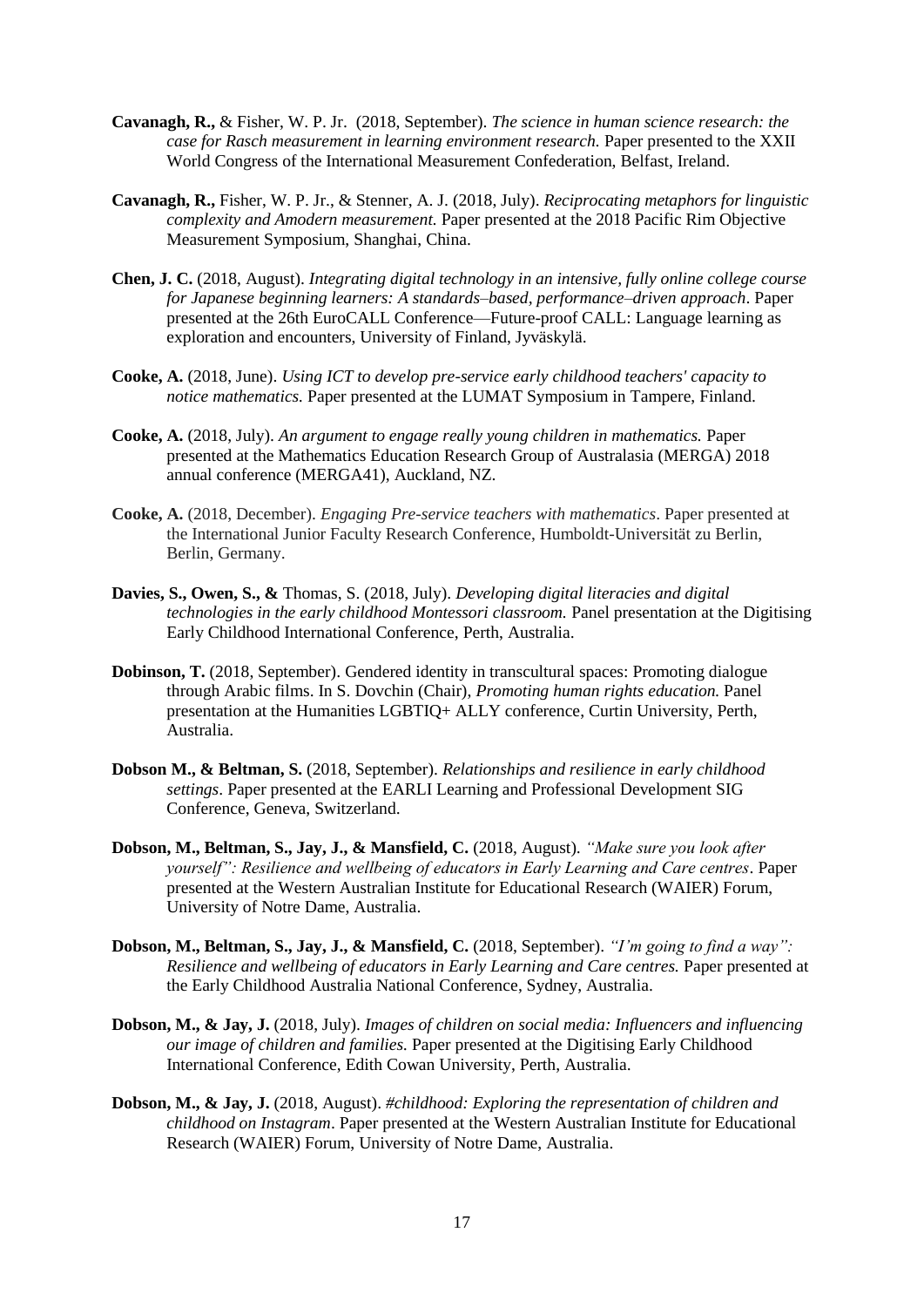- **Dovchin, S.** (2018, June). Digital metroliteracies: Space, diversity and identity. In S. Dovchin (Chair), *Multilingualism from below*. Panel presentation conducted at the Sociolinguistic Symposium 22, University of Auckland, Auckland, New Zealand.
- **Dovchin, S.** (2018, June). Linguascapes, social media and the Fukushima nuclear disaster: Critical awareness in the Japanese EFL university students. In S. Dovchin (Chair), *Multilingualism from below*. Panel presentation conducted at the Sociolinguistic Symposium 22, University of Auckland, Auckland, New Zealand.
- **Dovchin, S.** (Chair). (2018, June). *Multilingualism from below.* Panel presentation at the Sociolinguistic Symposium 22, University of Auckland, Auckland, New Zealand.
- **Dovchin, S.** (2018, September). *Empowering vulnerable young people through combatting linguistic racism*. Paper presented at the Three-minute presentation event conducted at the Faculty of Humanities Research Celebration, Curtin University, Perth, Australia.
- **Dovchin, S.** (2018, September). Performing gendered identities on Facebook through translingual practices and promoting human rights justice through linguistic diversity. In S. Dovchin (Chair), *Promoting human rights education.* Panel presentation at the Humanities LGBTIQ+ ALLY conference, Curtin University, Perth, Australia.
- **Dovchin, S.** (Chair). (2018, September). *Promoting human rights education.* Panel presentation at the Humanities LGBTIQ+ ALLY conference, Curtin University, Perth, Australia.
- **Dovchin, S.** (2018, October). *Empowering vulnerable young people in Australia through combatting linguistic racism.* Paper presented at the Discipline Meeting of Applied Linguistics, School of Education, Curtin University, Perth, Australia.
- **Dovchin, S.** (2018, October). *Linguistic racism and young people in Australia*. Paper presented at the meeting of the School of Education, Curtin University, Perth, Australia.
- **Dovchin, S.,** & Sultana, S. (2018, June). Sports, men's talk and transglossia. In S. Dovchin (Chair), *Multilingualism from below*. Panel presentation at the Sociolinguistic Symposium 22, University of Auckland, Auckland, New Zealand.
- **Ellis, R.** (2018, February). *The significance of the implicit/ explicit distinction for language pedagogy*. Plenary speech at the First International Conference of English Language Teaching and Research, Islamic University of Malang, Indonesia.
- **Ellis, R.** (2018, March). *Doing written corrective feedback*. Plenary speech at the The First Asian-English International Language Teaching Conference, Melaka, Malaysia.
- **Ellis, R.** (2018, March). *Moving task-based language teaching forward.* Paper presented at the 5th International Conference on New Trends in English Language Teaching and Testing**.** Hilton Hotel Kozyatagi, Istanbul.
- **Ellis, R**. (2018, March). *The acquisition of pragmatic competence*. Plenary speech at the Bahir Dar University, Ethiopia.
- **Ellis, R.** (2018, May). *Form-focused instruction and the measurement of implicit and explicit knowledge.* Plenary speech at the International Forum on Second Language Acquisition Research, Dalian University of Foreign Languages, Dalian, China.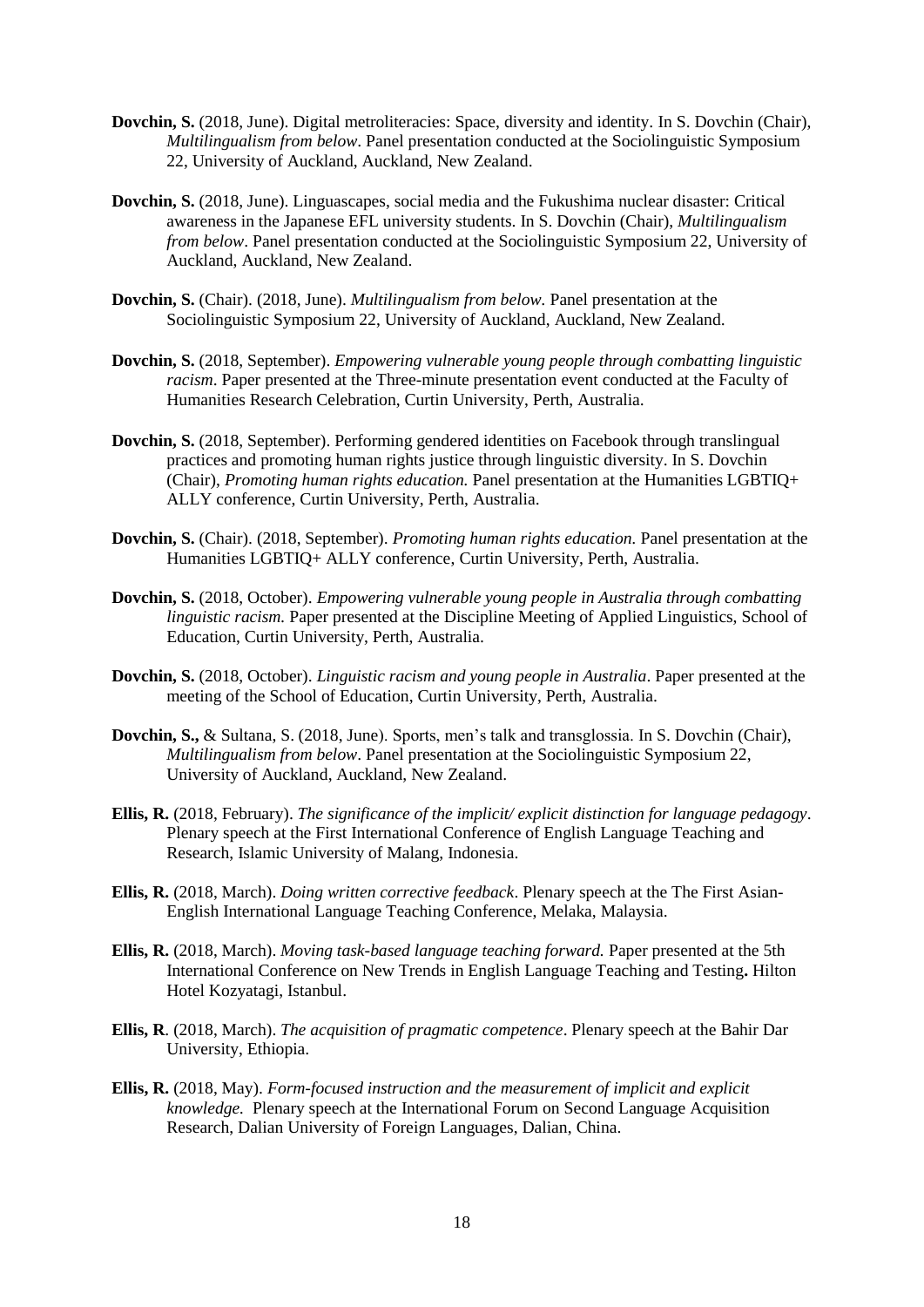- **Ellis, R.** (2018, May). *Social identity and language development in study abroad*. Plenary speech at the 30th International Conference on Foreign and Second Language Acquisition, Szczyrk, Poland.
- **Ellis, R**. (2018, June). *Form-focused instruction and the acquisition of French as a second language.* Keynote talk at the Association for French Language Studies 2018 Annual Conference, Toulouse.
- **Ellis, R**. (2018, June). *Teacher preparation for task-based language teaching*. Keynote talk at the Annual Conference of Materials Development Association (MATSDA), Shanghai International Studies University, Shanghai.
- **Ellis, R**. (2018, July). *Using tasks in language teaching.* Keynote talk at the Bi-annual Conference of Modern Language Teachers Association of Western Australia, Curtin University, Perth, Australia.
- **Ellis, R.** (2018, September). *Towards a modular curriculum: Integrating task-based and tasksupported language teaching.* Paper presented at the British Association of Linguists Annual Conference, York, UK.
- **Ellis, R**. (2018, October). *Corrective feedback in SLA: Taking a holistic perspective.* Plenary talk at the Second Language Research Forum (SLRF), Montreal, Canada.
- **Ellis, R.** (2018, November). *Addressing problems in task-based teaching.* Workshop conducted at the 2<sup>nd</sup> Women in TESOL International Conference, SITE Skills Training Campus, Clark, Philippines.
- **Ellis, R.** (2018, November). *Using tasks in language teaching.* Keynote talk at the Colloquio Producao de materiais didacticos para o ensino de PLE no context da China e Asia-Pacifico, Macao Polytechnic, Macao, China.
- Galstaun, V., Simpson, A., & **Walker, R**. (2018, December). Developing critically reflective practitioners through the use of video. In *Teaching performance assessments: From foundational work to engaging with emerging complexities.* Symposium conducted at the AARE 2018, Melbourne, Australia.
- Gardner, P. (2018, September). The naked man arrives: Social constructions of the migrant 'Other'. In S. Dovchin (Chair), *Promoting human rights education.* Panel presentation at the Humanities LGBTIQ+ ALLY conference, Curtin University, Perth, Australia.
- Ginsborg, J., & **Bennett**, D. (2018, April). *Developing familiarity: Rehearsal talk in a newly-formed duo.* Paper presented at the 2018 Together in Music Conference: Expression, Performance and Communication in Ensembles, Society for Education, Music and Psychology Research, National Centre for Early Music, York, the UK.
- **Gobby, B**. (2018, August). *Politics, education and researcher 'response-ability'*. Keynote lecture at the Western Australian Institute for Educational Research Annual Research Forum, Fremantle, Australia.
- **Gobby, B.** (2018, August). *Politics, school education and teacher 'response-ability'*. Public lecture for the Humanities and Social Sciences (HASS) Week, Perth, Australia.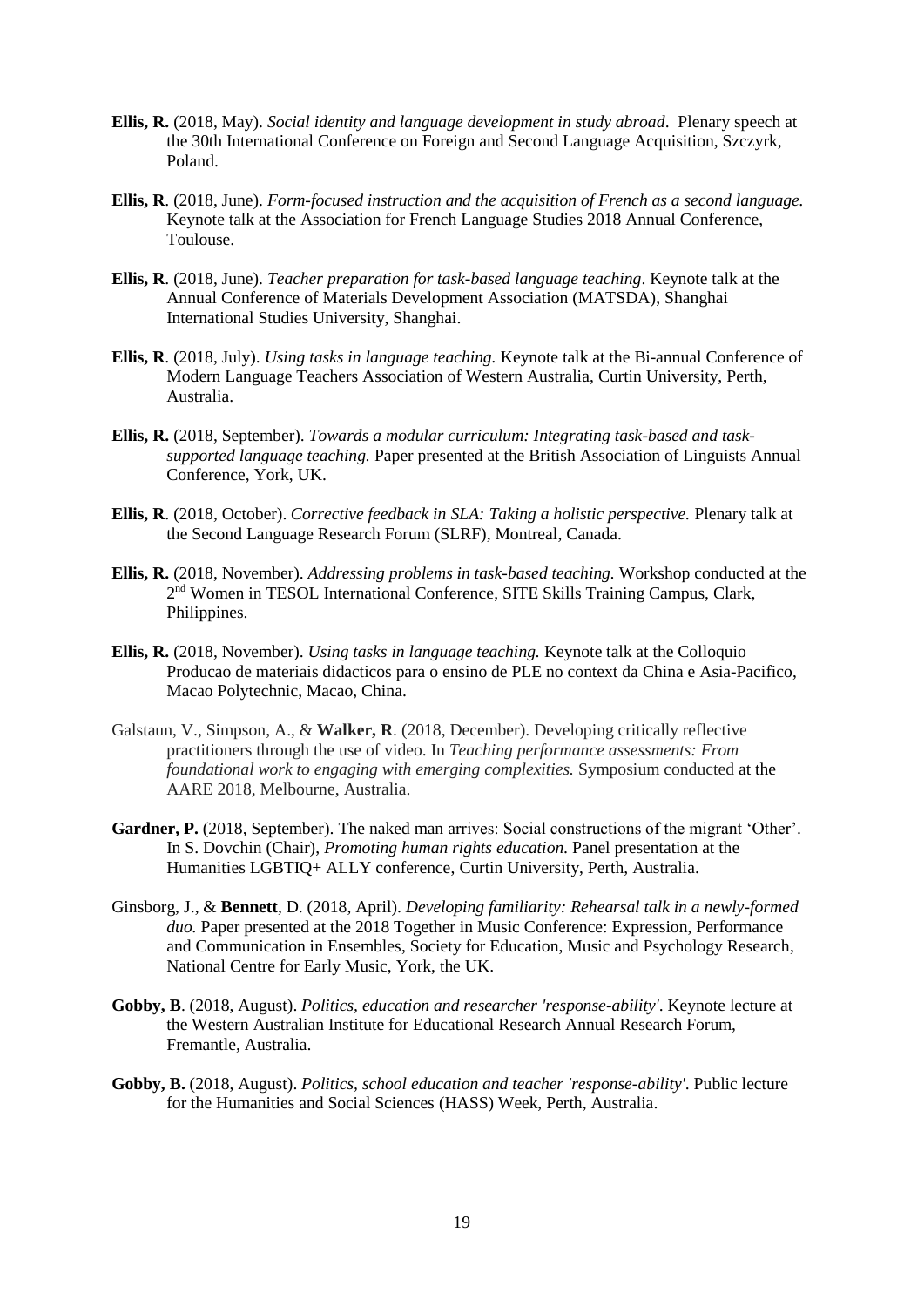- Goh, S. F., **Fraser, B. J.,** & **Koul, R. B.** (2018, April). *Actual and preferred learning environment in Singapore primary science classrooms: Assessment, determinants and consequences.* Paper presented at the annual meeting of American Educational Research Association, New York City, USA.
- **Gong, Q.** (2018, July). *Multilingualism on university campus: Perspectives on linguistic delivery*. Paper presented at the Modern Language Teachers' Association of Western Australia (MLTAWA) Biennial State Conference, Perth, Australia.
- **Hasegawa, H.** (2018, July). *Task-supported language teaching and Japanese Kanji teaching.* Paper presented at the Modern Language Teachers' Association of Western Australia (MLTAWA) Biennial State Conference, Perth, Australia.
- **Hasegawa, H.** (2018, August). *Amalgamation of institutional economy and academic integrity: Investigation of how Japanese teachers manage conflicting demands from universities.* Paper presented at the Western Australian Institute for Educational Research (WAIER) Forum, University of Notre Dame, Perth, Australia.
- **Hasegawa, H.** (2018, December). *Strategic approaches and embedded theories of teachers of Japanese as a foreign language in higher education institutions: Tactics for coping with the pressures caused by high demands from universities.* Paper presented at the 12<sup>th</sup> International Conference on Language, Innovation, Culture and Education (ICLICE)**,** Singapore.
- **Hasegawa, H.** (2018, December). *Technological assistance in foreign language education: Practical implications for effective teaching and learning.* Keynote speech at the 12<sup>th</sup> International Conference on Language, Innovation, Culture and Education (ICLICE)**,** Singapore.
- **Hurst, C.** (2018, May). *The big ideas of mathematics.* Keynote talk and workshop conducted at the Maths Education Conference, National Institute of Education, Singapore.
- **Hurst, C.** (2018, July). *Multiplicative thinking: Developing a model for research and professional learning.* Paper presented at the Mathematics Education Research Group of Australasia (MEARGA) annual conference in Auckland, New Zealand.
- **Hurst, C.** (2018, July). *Multiplicative thinking: Enhancing the capacity of teachers to teach and students to learn.* Paper presented at the Mathematics Education Research Group of Australasia (MEARGA) annual conference in Auckland, New Zealand.
- **Hurst, C.** (2018, November). *Igniting curiosity through challenging investigations.* Paper resented at the Mathematical Association of Western Australia Primary and Secondary Conference, Perth, Australia.
- **Hurst, C.,** Linsell, C., Holmes, M., Offen, B., & Ingram, N. (2018, July). *Multiplicative thinking: Enhancing the capacity of teachers to teach and students to learn.* Symposium conducted at the 41st annual conference of the Mathematics Education Research Group of Australasia, Auckland, New Zealand.
- Lal, S., Lucey, A. D., Lindsay, E., Sarukkalige, P.R., Mocerino, M., **Treagust, D. F.,** & Zadnik, M.G. (2018, February). *An alternative approach to student assessment for engineering - laboratory learning*. Paper presented at the Teaching and Learning Forum, Curtin University, Perth, Australia.
- **Lambert, C. (2018, July).** *The educational rational for task-based language teaching.* Plenary talk at the Modern Language Teachers' Association of Western Australia (MLTAWA) Biennial State Conference, Perth, Australia.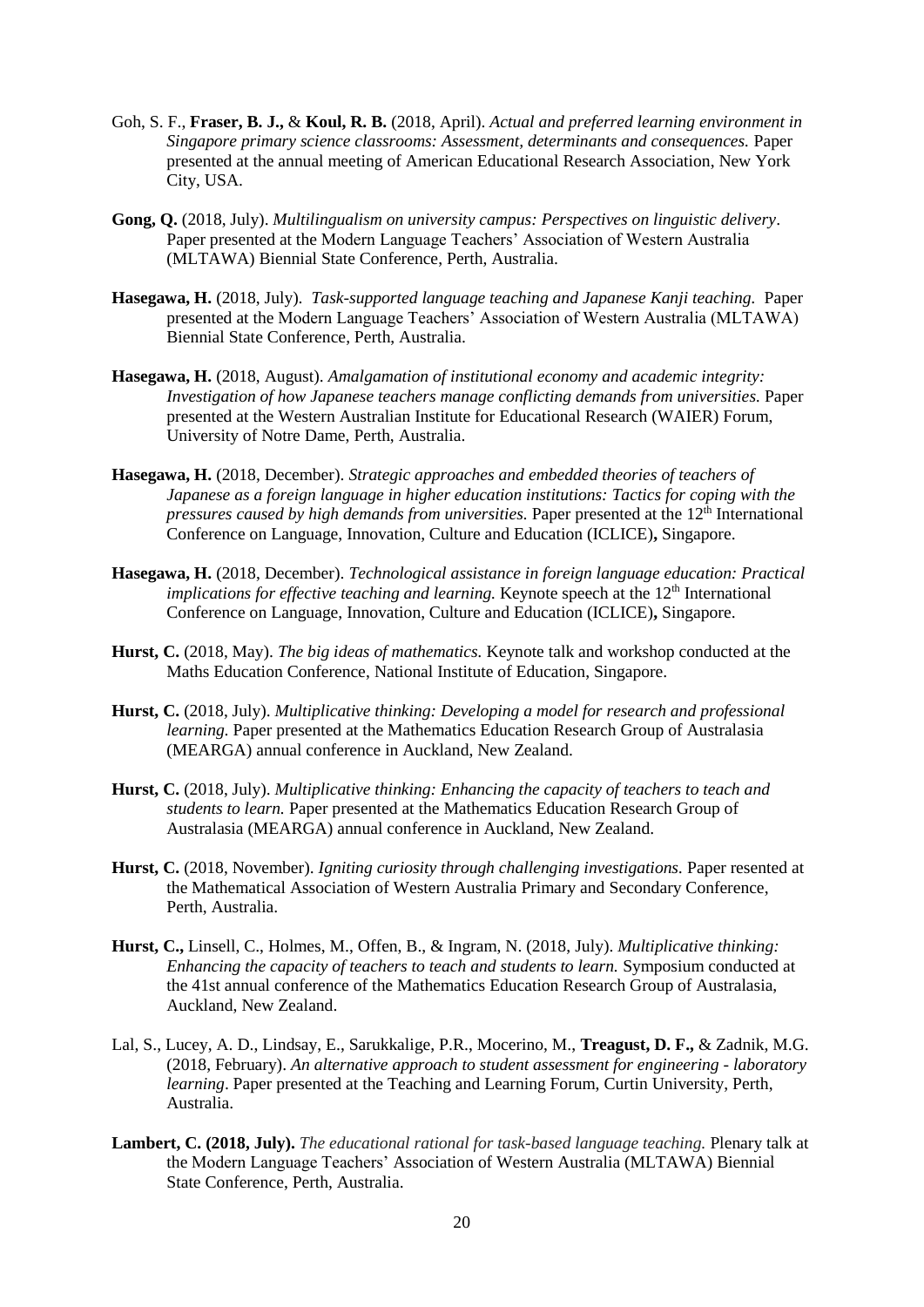- **Lambert, C., & Zhang, G. (2018, July).** *Engagement in speaking English and Chinese as second languages.* Paper presented at the Modern Language Teachers' Association of Western Australia (MLTAWA) Biennial State Conference, Perth, Australia.
- Long, C. S., **Fraser, B. J.,** & Sinclair, B. B. (2018, April). *Differential effectiveness of alternative middle school science sequences for students of different ethnicities.* Paper presented at the annual meeting of American Educational Research Association, New York City, USA.
- Mansfield, C.F., & **Beltman, S.** (2018, September). Building teacher resilience: Inclusion through online, personalised and self-directed learning. In **S. Beltman** (Chair), *Inclusion and exclusion at the heart of global perspectives on teacher resilience*. Invited symposium for the World Education Research Association (WERA) conducted at the European Conference on Educational Research (ECER), Bolzano, Italy.
- **Mercieca**, **P.** (2018, September). Dance culture and gendered identities: 50 years of Northern Soul. In S. Dovchin (Chair), *Promoting human rights education.* Panel presentation at the Humanities LGBTIQ+ ALLY conference, Curtin University, Perth, Australia.
- **Merewether, J**. (2018, August). *Listening with young children: Enchanted animism of trees, rocks, clouds (and other things)*. Paper presented at the Western Australian Institute for Educational Research Annual Research Forum, Fremantle, Australia.
- **Merewether, J.** (2018, August). *Listening with children as citizens of the present: Possibilities and practicalities.* Invited talk at the Perth Reggio Network, Edith Cowan University, Perth, Australia.
- **Merga, M. K.** (2018, May). *Reflections on reading*. Keynote presentation at the AISNSW Teacher Librarian Conference, State Library of NSW, Macquarie Street, Sydney, Australia.
- **Morey, V., Walker, R.,** & **Pelliccione, L.** (2018, April). *Supporting and including non-traditional online students: Innovative approaches to LMS design.* Paper presented at the 5th Open Universities Widening Participation Conference, Milton Keynes, England.
- Morris, J., **Paris, L.F.,** & Nykiel A. (2018, September). *The digital distraction and digital Sabbath an early career Arts teacher resilience strategy.* Paper presented at the Australian Council of University Art and Design Schools (Acuads) Conference, Perth, Australia.
- **Morrison, C.,** Fox, J., Alexander, C., & **Walker, R**. (2018, July). *Reporting on the final professional experience: A phenomenographic environmental scan of the policies, processes and resources for assessing graduating pre-service teachers.* Paper presented at the ATEA 2018, Melbourne, Australia.
- **O'Halloran, K.** (2018, March). Plenary paper and workshop at the Multimodal Analysis in the Digital Media Context Forum, the Centre for Linguistics and Applied Linguistics, Guangdong University of Foreign Studies, Guangzhou, Guangdong, China.
- **Oliver, R.** (2018, July). *Content and language integrated learning: Science and maths as a context for children to learn a second language.* Paper presented at the Modern Language Teachers' Association of Western Australia (MLTAWA) Biennial State Conference, Perth, Australia.
- **Oliver, R.,** Sato, M., Ballinger, S. (2018, March). *Teacher cognitions and practices in CLIL contexts: A case of Mandarin as a second language in Australia*. Paper presented at the American Association for Applied Linguistics (AAAL) annual conference, Chicago, USA.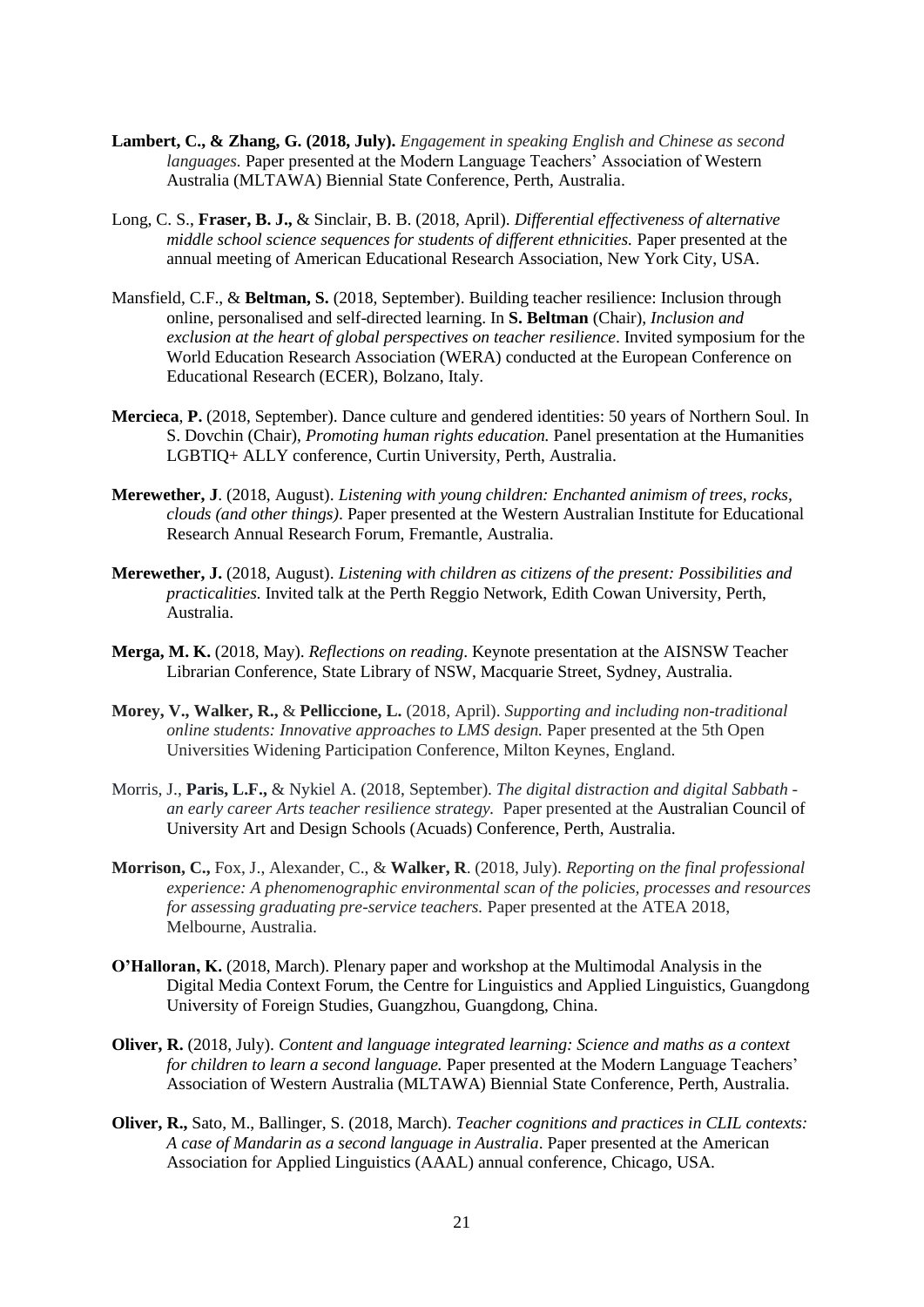- **Oliver, R.,** (2018, July). *Content and Language Integrated Learning classes for child Mandarin L2 learners: A longitudinal observational study.* Paper presented at the Modern Language Teachers' Association of Western Australia (MLTAWA) Biennial State Conference, Perth, Australia.
- **Oliver, R.** (2018, August). *Content and Language Integrated Learning: Science and Maths as a context for children to learn a second language.* Paper presented at the International TESOL conference, Ho Chi Min City, Vietnam.
- **Oliver R.** (2018, November). *The diverse interactions of Aboriginal EALD speakers: Codeswitching, translanguaging or "whatever"…* Keynote talk at the Applied Linguistics Association of Australia annual conference, University of Wollongong, Australia.
- **Owen, S.** (Invited Participant). (2018, March). *Chamber of Commerce and Industry WA and FORM creative education roundtable with Paul Collard*. Perth, Australia.
- **Owen, S.** (2018, July). *Testing and creating democracy: Community education from Italy to the wider world.* Paper presentation at the Australian Women's History Network Symposium, Gender Institute, ANU, Canberra, Australia.
- **Owen, S.** (2018, July). *Walt Disney takes a transnational turn.* Panel presentation at the Australian Historical Association Conference, ANU, Canberra, Australia.
- **Owen, S.** (Convenor). (2018, July/August). The public lecture series for the Humanities and Social Sciences (HASS) Week (WA), Perth, Australia.
- **Owen, S.** (2018, August). *Shared history/ies but divided memory/ies? Frameworks for teaching and approaching contested histories.* Paper presentation at the Tertiary History Educators Australasia symposium, University of Newcastle, Australia.
- **Owen, S.** (2018, August). *The history wars in the classroom in far North Queensland – what does reconciliation mean?* Paper presentation at the Western Australian Institute for Educational Research Annual Research Forum, Fremantle, Australia.
- **Owen, S**. (2018, November). *Teaching, testing and creating democracy: Community education from Italy to the wider world, 1948-1990.* Panel presentation at the History of Education (UK) conference, St Mary Immaculate College, Limerick, Ireland.
- **Owen, S.** (2018, November). *Teaching to create democracy: Ilys Booker's use of Danilo Dolci's methods in 1950s West London.* Paper presented at the History of Education Society Annual Conference, Limerick, Ireland.
- **Owen, S.** (2018, November). *The place of the First World War in the telling of Italian unification.* Paper presented at the Association for the Study of Modern Italy Conference, Istituto Italiano di Cultura, Belgrave Square, London, UK.
- **Owen, S**. (2018, November). *The place of the First World War in the telling of Italian unification OR How the spiritual replaced the territorial.* Keynote panel presentation at the Association of Modern Italy Conference, Belgrave Square, London, UK.
- Pagram, J. **Cooper, M.,** Jin, H., Vonganusith, V. (2018, August). *The future is here: Thai and Australian lecturers' use of technology in their teaching.* Paper session presented at the Singapore Education Technology Conference, Singapore.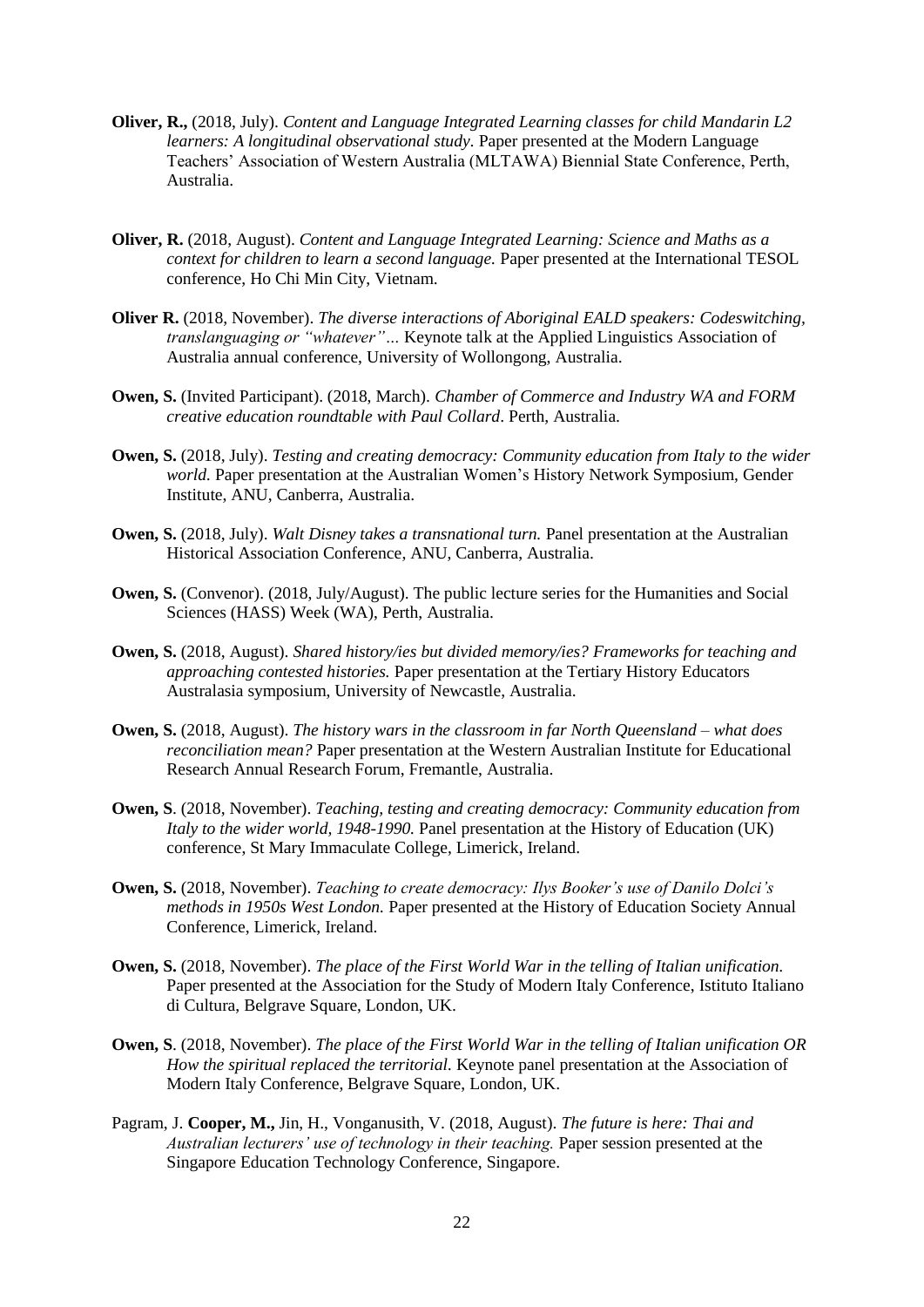- **Paris, L.** (2018, June). *PST exploring the benefits of artists in residence programs in WA schools*. Paper presented at the International Arts in Society Conference, Vancouver, Canada.
- **Paris, L.** (2018, June). *PST perceptions of inclusive education practice in WA*. Paper presented at the International Arts in Society Conference, Vancouver, Canada.
- Paudel, N., Jansz, J., Smith, R., **Walker, R**., Bay, J. H., & Swapan, A. Y. (2018). *International students perception of how ergonomic factors affect online learning.* Paper presented at the 9th Education, Research and Development International Conference, Bulgaria.
- **Pelliccione, L., Walker, R., Morey, V., & Beltman, S.** (Presenters/Contributors). (2018, July). *Large scale online teacher education: Initiative, implementation and issues.* Innovation and practice workshop conducted at the ATEA 2018, Melbourne, Australia.
- **Pelmo, M**. (2018, November). *Investigating introductory computer programming and student learning outcomes at Royal University of Bhutan.* Poster session presented at the meeting of Schlumberger Foundation Faculty for the Future Foundation, Abu Dhabi, UAE.
- **Rennie, L. J.** (2018, July). *How to support self-directed learning in science and technology: Lessons from adult learners.* Paper presented at the Annual Conference of the Australasian Science Education Research Association, Gold Coast, Queensland, Australia.
- Rijken, P. E., **Aldridge, J. M.,** & **Fraser, B. J.** (2018, April). *Validation and use of an instrument to assess and monitor the school-level environment.* Paper presented at the Annual Meeting of American Educational Research Association, New York City.
- Safwan, A. A., **Treagust, D. F**, & Zadnik, M. (2018, December). *An Arabic culture model of*  conceptual change. Paper presented at the 2<sup>nd</sup> Inter-regional Research Conference on Science and Mathematics Education, American University of Beirut, Lebanon.
- **Sampson, D.** (Program Committee Member). (2018, January). *The 9th International Conference on E-Education, E-Business, E-Management and E-Learning (IC4E)*, San Diego, USA.
- **Sampson, D.** (Program Committee Member). (2018, February). *International Conference on Communication, Computing & Internet of Things (IC3IoT)*, [Sri Sai Ram Engineering College,](http://sairam.edu.in/) Chennai, India.
- **Sampson, D.** (2018, June). *Educational data analytics for online professional development.* Keynote talk at the Workshop on Open Educational Resources for Professional Development, The National Centre for Public Administration and Local Government (EKDDA), Institute of Training, Athens, Greece.
- **Sampson, D.** (2018, July). *Educational data analytics for supporting teaching and learning in online education.* Keynote talk at the International Conference on Open and Innovative Education (ICOIE 2018), Open University of Hong Kong (OUHK), Hong Kong.
- **Sheffield, R.** (2018, October). *STEAM Marketplaces: 'Made for play'*. Keynote talk at the Cross-Disciplines Thinking: 0-9 STEAM Education Present and Future conference, Pingtung National University, Taiwan.
- Sirrakos, G., **Fraser, B. J.**, Kraal, E., & Epstein, A. (2018, April). *Effectiveness of place-based, audio-narrative assignments in undergraduate introductory science.* Paper presented at the annual meeting of American Educational Research Association, New York City, USA.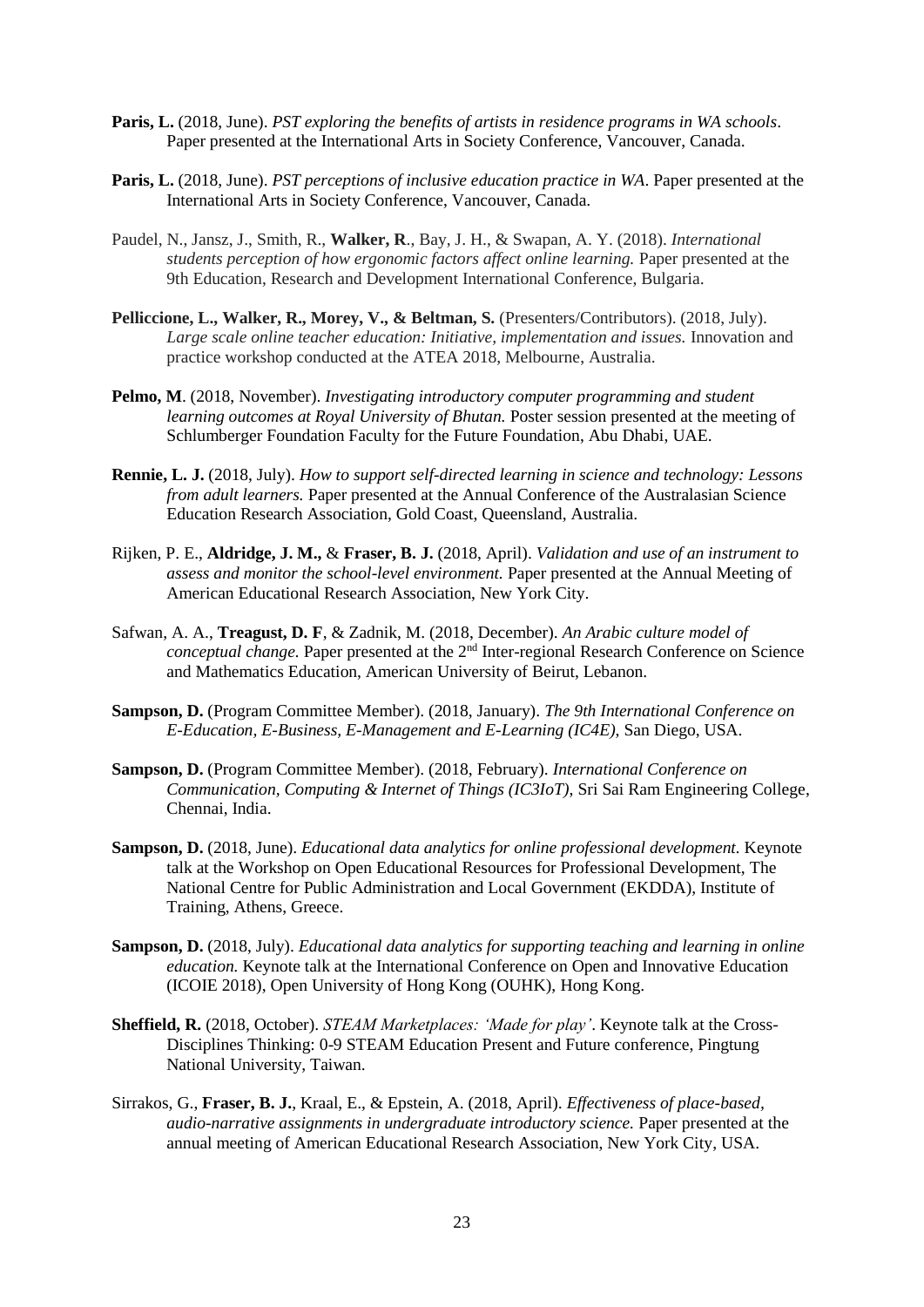- **Smith, C. A.** (2018, April). *Girls empowered! A gender specific mentoring program.* Paper presented at the Global Conference on Education and Research (GLOCER) University of Nevada, Las Vegas, USA.
- **Smith, C. A.** (2018, April). *Utilizing motivational interviewing as intervention for middle school students with severe behaviours.* Paper presented at the Global Conference on Education and Research (GLOCER) University of Nevada, Las Vegas, USA.
- **Tan, S.** (2018, June). *Mapping student engagement with 360 degree video content through useannotations and analytic visualisation*. Paper presented at Media and Learning 2018: Video in Higher Education Conference, Leuven, Belgium*.*
- **Tang, K. S.** (2018, March). *Forging a convergence between disciplinary literacy and scientific practices.* Invited presentation at the Presidential Symposium at the National Association of Research in Science Teaching (NARST) International Conference, Atlanta, USA.
- **Tang, K. S.** (2018, December). *Metalanguage as an explicit literacy instruction on scientific language, representations and practices.* Invited plenary keynote talk at the Multiliteracies for Senior School Science Symposium, Melbourne, Australia.
- **Tang, K. S., Won, M., Treagust, D. F.,** Mocerino, M., & Tasker, R. (2018, November). *Multimodal affordances of virtual reality (VR) for visualizing and learning molecular interactions.* Invited presentation at the Animations in School Science Symposium*,* Sydney, Australia.
- **Treagust, D. F.** (2018, April-May). *Inquiry-based learning: International perspectives.* Panel discussion at the annual International Conference on Education in Mathematics, Science and Technology (ICEMST), Marmaris, Turkey.
- **Treagust, D. F.** (2018, April-May). *The importance of multiple representations for teaching and learning science.* Keynote talk at the annual International Conference on Education in Mathematics, Science and Technology (ICEMST), Marmaris, Turkey.
- **Treagust, D. F.** (2018, June). *Learning physics with multiple external representations: Recommendations for future research.* Paper presented at the Australasian Science Education Research Association Conference, Surfers Paradise, Queensland, Australia.
- **Treagust, D. F.** (2018, August). *Teacher professional development in Australia: From individual initiatives to meeting requirements of professional standards*. Keynote talk at The Interplay of Theory and Practice in Teacher Education international conference, Koblenz, Germany.
- **Treagust, D. F.** (2018, October). *Multiple representations and student's reasoning skills in biology education.* Keynote talk and a workshop at the International Seminar on Bioscience and Biological Education (ISBBE), Indonesia*.*
- **Treagust, D. F.** (2018, November). *Conceptual change and multiple representations.* Invited talk at the 1st International Science Education Research Forum for the opening of the International Centre for Science Education Research in the Faculty of Education, Beijing Normal University, Beijing, China.
- **Treagust, D. F.** (2018, December). *Understanding multiple representations: An important key to learning science.* Keynote address at the 2<sup>nd</sup> Inter-regional Research Conference on Science and Mathematics Education, American University of Beirut, Lebanon.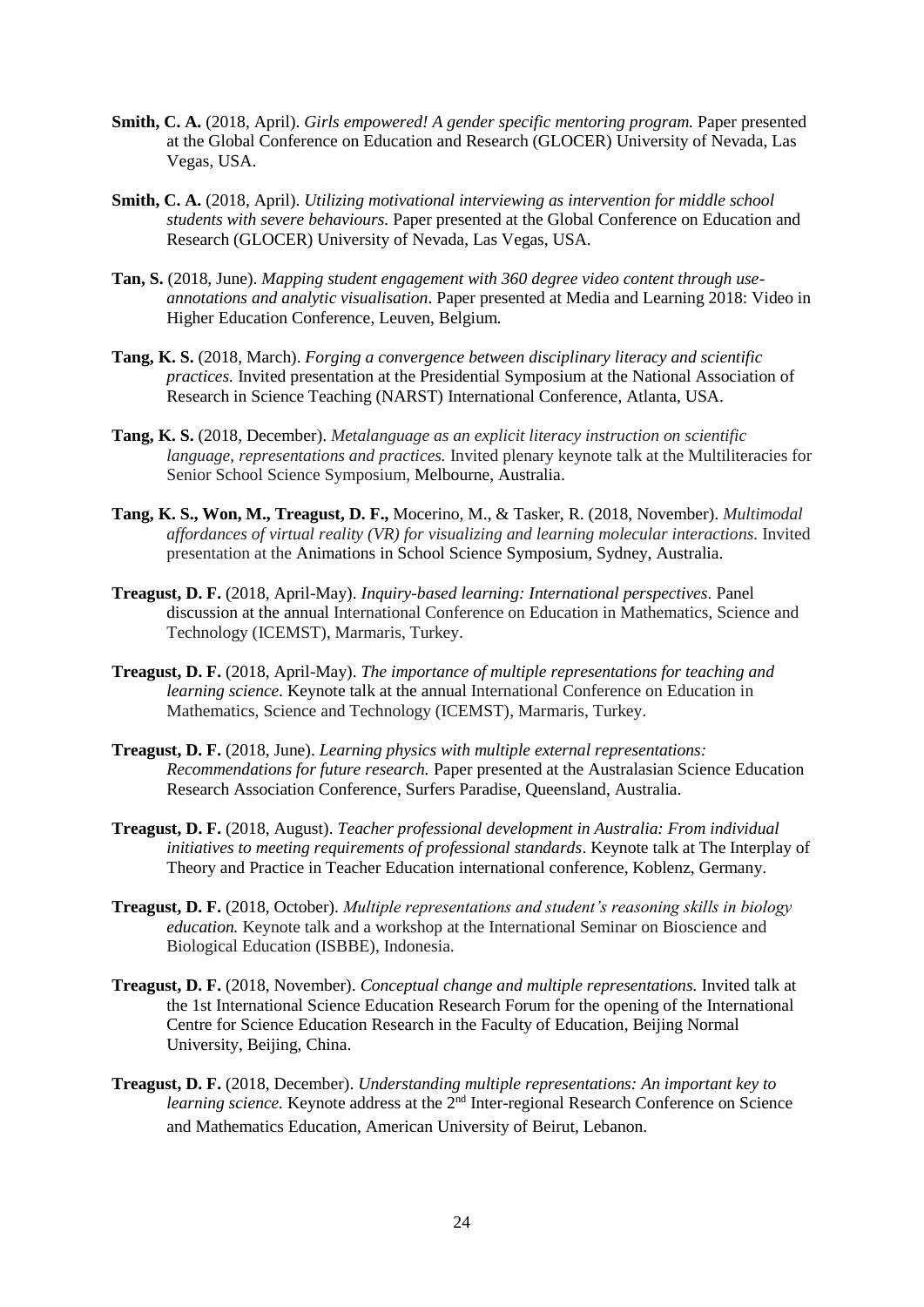- **Treagust, D. F**., AlGhamdi, R.A., Vishnumolakala, V. R., & Won, M. (2018, April). *What are Saudi girls' stereotypes of being a scientist or physicist?* Paper presented at the annual meeting of the American Educational Research Association, New York City, USA.
- **Treagust, D. F.,** Qureshi, S., Southam, D., Mocerino, M., Vishnumolakala, V., & Ojeil, J. (2018, July). *Teaching and learning chemistry by POGIL in a high-context culture: The case of Qatar.* Invited presentation at the International Conference of Chemistry Education, Sydney, Australia.
- **Treagust, D. F.,** Vishnumolakala, V. R., Ojeil, J., Qureshi, S., Mocerino M., & Southam, D. (2018, April). *Impact of process-oriented guided inquiry learning on grade 10 chemistry students' perceptions in Qatar.* Paper presented at the annual meeting of the American Educational Research Association, New York City, USA.
- **Walker, R.** (2018, January). *Building cross-institutional research in professional experience.* Symposium conducted by the Teacher Education Research AARE SIG at the University of Melbourne, Melbourne, Australia.
- **Whitsed, C. & Dolman. K.** (2018, July). *Finding value in standards: Scholarship in practice. Revaluing Higher Education.* Paper presented at the annual conference of the Higher Education Research and Development Society of Australasia (HERDSA), Adelaide, Australia.
- **Whitsed, C., & van Hende, F.** (2018, September). *IoC as an organisational change process*. Paper presented at the annual conference of the European Association of International Education, Geneva, Switzerland.
- Wilkins, C., **Gobby, B.** & Keddie, A. (2018, September). *The neo-performative teacher: School reform, entrepreneurialism and the pursuit of educational equity.* Paper presented at the ECER Conference, Bolzano, Italy.
- **Williams, P. J.** (2018, May). *Principles of teaching and learning in STEM.* ISET 2018. Keynote presentation at the 6<sup>th</sup> International Conference for Science Educators and Teachers, Srinakharinwirot University, Bangkok, Thailand.
- **Williams, P. J.** (2018, June). *Research about research: Trends in research about technology education*. Keynote talk at the Rockelstad Seminar, Swedish Centre for School Technology Education, Linköping University, Rockelstad, Sweden.
- **Williams, P. J.** (2018, June). *STEM education: Is it sustainable?* Keynote talk at the International Mobile Learning Festival, Singapore.
- **Williams, P. J.** (2018, June). *STEM pedagogy: The application of good practice.* Keynote talk at the School – University Partnerships Symposium: Teacher Learning and Teaching in the age of STREAM, University of Hong Kong, Hong Kong.
- **Williams, P. J.** (2018, June). *Technology education in Australia: A critical review*. Keynote talk at the Rockelstad Seminar, Swedish Centre for School Technology Education, Linköping University, Rockelstad, Sweden.
- **Won, M., Tang, K. S., Treagust, D. F.**, Mocerino, M., & Tasker, R. (2018, July). *Using interactive immersive virtual reality to enhance students' visualization of complex molecules*. Paper presented at the International Conference of Chemistry Education, Sydney, NSW.
- **Won, M., Treagust, D. F., Tang, K. S.,** McLure, F., Lee, H., Mun, K., & Choi, Y. (2018, January). *Drawing diagrams to construct scientific understanding of kinetic theory of matter*. Paper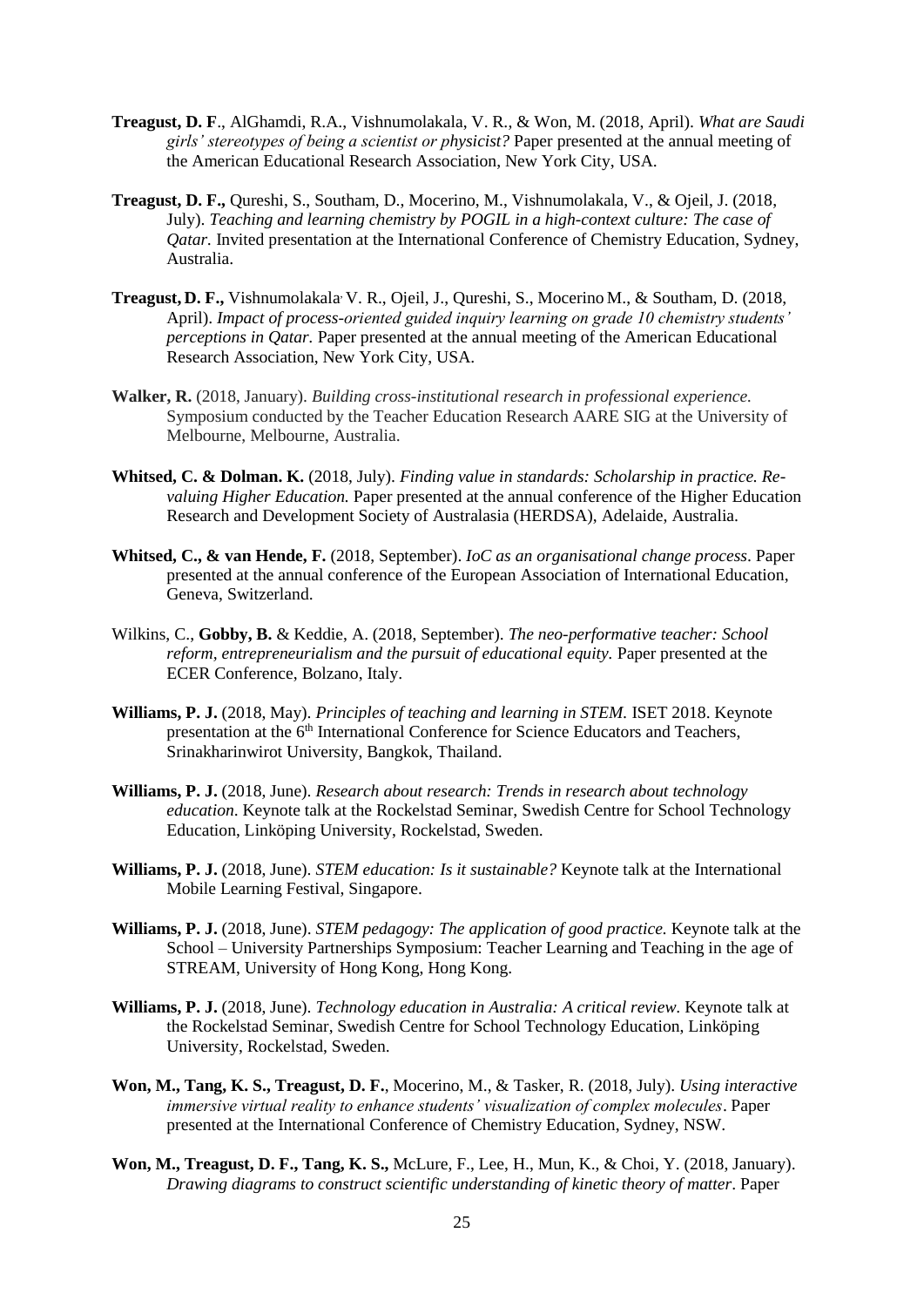presented at the annual international conference of the Korean Association of Science Education, Seoul, Korea.

**Won, M., Treagust, D. F.,** Tang, K. S., McLure, F., Lee, H., Mun, K., & Choi, Y. (2018, July). *Drawing explanatory diagrams to construct a scientific understanding of particle theory*. Paper presented at the International Conference of Chemistry Education, Sydney, NSW.

#### *Invited lectures and seminars*

- **Bennett, D.** (2018, March). *Developing students' ability to succeed as graduates: Embedding employability as metacognition*. Invited lecture conducted at Hong Kong Baptist University, Hong Kong.
- **Bennett, D.** (2018, March). *Developing students' ability to succeed as graduates: Embedding employability as metacognition*. Invited lecture conducted at Hong Kong University of Science and Technology, Hong Kong.
- **Bennett, D.** (2018, March). *How to strengthen students' employability with flipped classroom approach.* Invited lecture conducted at the City University of Hong Kong, Hong Kong.
- **Bennett, D.** (2018, March). *Reflections on and in critical service learning*. Invited lecture conducted at the Hong Kong Polytechnic University Centre for Service Learning, Hong Kong.
- **Bennett, D.** (2018, March). *Rethinking employability as metacognition.* Invited lecture conducted at Hong Kong University, Hong Kong.
- **Bennett, D.** (2018, April). *Helping student create their futures: EmployABILITY thinking without more content!* Lecture conducted at the Centre for Research in Entertainment, Arts, Technology, Education and Communications. Edith Cowan University, Perth, Australia.
- **Bennett, D.** (2018, October). *Creating a future in music*. Lecture conducted at the University of Western Australia 2018 seminar series. University of Western Australia, Perth, Australia.
- **Cooke, A.** (2018, June). *Informal mathematics in preschool.* Lecture conducted at Stockholm University. Retrieved from [https://www.mnd.su.se/om-oss/nyheter/seminarium-om-informell](https://www.mnd.su.se/om-oss/nyheter/seminarium-om-informell-matematik-i-f%C3%B6rskolan-1.389504)[matematik-i-f%C3%B6rskolan-1.389504](https://www.mnd.su.se/om-oss/nyheter/seminarium-om-informell-matematik-i-f%C3%B6rskolan-1.389504)
- **Cooke, A.** (2018, December). *The pathway to here: Helping all students engage with mathematics*. Paper presented at the Abteilung Grundschulpädagogik - Lernbereich Mathematik, Institut für Erziehungswissenschaften; Kultur-, Sozial- und Bildungswissenschaftliche Fakultät, Humboldt-Universität zu Berlin [Department of Primary Education – Mathematics, Institute of Education; Cultural, Social and Educational Faculty, Humboldt University of Berlin], Berlin, Germany.
- **Dovchin, S.** (2018, May). *The politics of injustice in translingualism: Linguistic racism*. Invited talk at the University of Western Australia, Perth, Australia.
- **Gobby, B.** (2018, February). *The educator's duty: Safe Schools and other political controversies.*  Inaugural orientation lecture presented at the School of Education, Curtin University, Perth, Australia.
- **Merewether, J***.* (2018, July). *The outdoors as a pedagogical space: More than a playground.* Invited talk at the Australian College of Educators, Perth, Australia.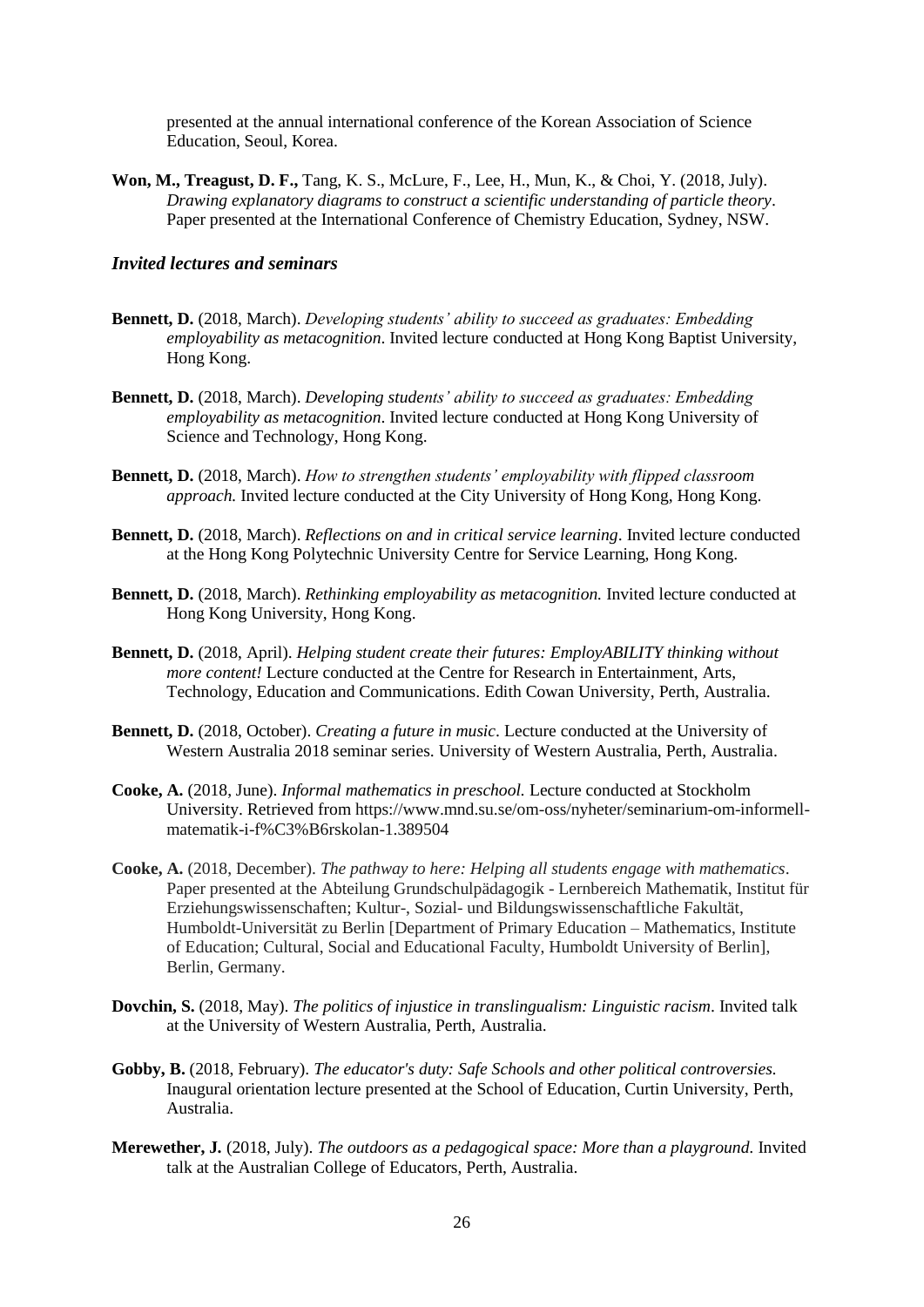- **Merewether, J.** (2018, December). *Conceptions of children and childhood: Where play begins* Invited lecture at Murdoch University, Perth, Australia.
- Morris, J., **Paris, L.F.,** & Nykiel A. (2018). *The digital distraction and digital Sabbath - an early career Arts teacher resilience strategy* [Invitation]. Creative Works Research Project invited to the Moores Contemporary Art Gallery Feb 21 - 8 March 2020, Perth, Australia.
- **Owen, S.,** & Arabindan-Kesson, A. (2018, August). *Black bodies white gold: Art, cotton and commerce in the Atlantic World*. Invited talk for the Culture and History series at Mello House, Perth, Australia.
- **Owen, S.,** & Glisic, I. (2018, June). *Contemporary politics in Saudi Arabia*. Invited talk for the Culture and History series at Mello House, Perth, Australia.
- **Owen, S.,** & Rich, B. (2018, September). *Contemporary politics in Saudi Arabia*. Invited talk for the Culture and History series at Mello House, Perth, Australia.
- **Tang, K. S.** (2018, December). *Mutual coordination between representation transformation and classroom discourse progression: Methodological and pedagogical issues.* Invited seminar at Deakin University, Melbourne.

# **Grants**

- **Beltman, S.** (Principal Investigator), **Walker, R., Morrison, C., & Morey, V.** (2018). *Building professionalism through Work Integrated Learning (WIL) in fully online teacher education.* School of Education RISP grant (\$7700).
- **Bennett**, **D.** (2018). *Developing a sector-wide approach to embedding employABILITY thinking in business* [Strategic project]. Australian Business Deans Council (\$10,000).
- **Bennett, D.** (2018). *Developing employability: A new personalised profile tool for education and business*. Curtin Accelerate Program (\$5,000).
- **Bennett, D.** (2018). *EmployABILITY thinking*. ARC, CI, HASS seed funding (\$5,000).
- **Bennett, D.** (2018). *EmployABILITY thinking and the future of STEM in WA*. Future of Work Institute funding, State Government (\$20,000).
- **Bennett, D.** (2018). *Publications grant for editorial support.* CI, Australia-Asia-Pacific Institute (\$3,000).
- **Bennett, D.**, Ferns, S., Gardner, A., Smith, J., Russell, J., Smith, M., Kay, J., McAlpine, A., O'Haram J., **Howell, J.**, Kastanos, D., & Bridgstock, R. (2018). *Creating an ATN WIL and Employability Development Resource Portal*. Australian Technology Network (\$30,000).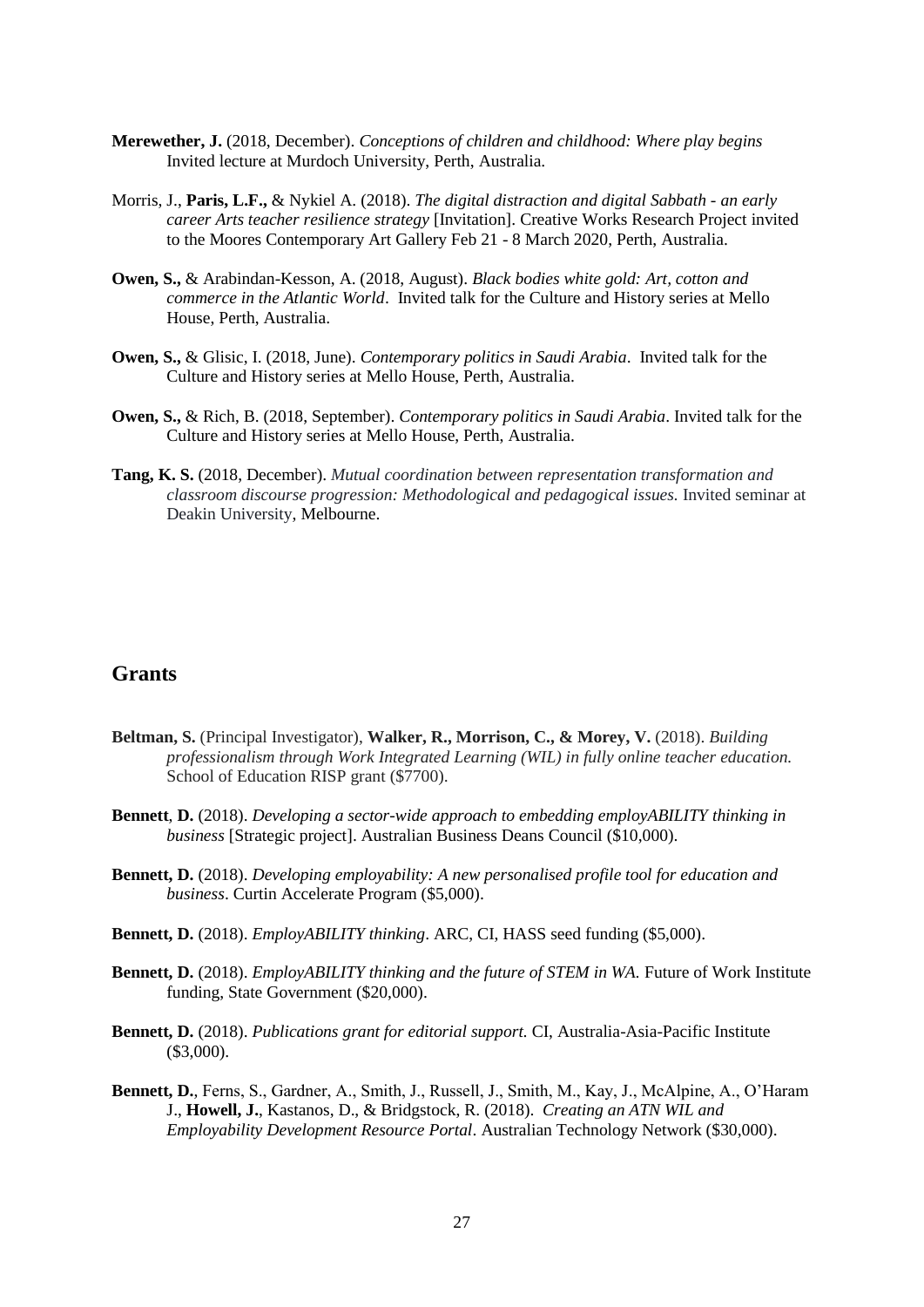- Burke, R., Carroll, K., Henderson, D., **Owen, S.**, Roberts, P., Sharp, H. and Zarmati, L. (2018). *Signature assessment tasks in history teacher education*. University of Newcastle (NSW) Faculty's Strategic Networks and Pilot Projects (SNaPP) (AUD 15000).
- **Chen, J.,** & **Hasegawa, H.** (2018). *Development of a computerised oral testing programme and investigation of its impact on the speaking performance and perceptions of first-year Japanese learners.* RISP (\$7989.14)
- **Chen, J.,** & **Sims, C.** (2018). *Enhancing OUA students' online learning experience and task engagement through virtual community building in a multimodal digital platform (VoiceThread).* SLATE (\$4958.50).
- **Davies, S.** & **Owen, S.** (2018). *City of Canning play spaces*. Seed Funding (AUD 5000).
- **Davies, S.** & **Owen, S.** (2018). *Digital literacies and digital technologies in the Montessori classroom* [Action research project]. Beehive Montessori School (\$8,000).
- **Dovchin, S.** (2018). *Research leadership and conducting best practice in research activity.* Australian Research Council Kathleen Fitzpatrick Laureate Mentoring Scheme, ARC (no specific amount).
- **Lambert, C.** (2018). *Category 1 Seeding Grant*. Humanities and Social Science (HASS) Grant Success Panel.
- **Lambert, C.** (2018). *The Role of Planning in L2 Task Performance* [*A* collaborative project with Kansai University and Kinki University in Osaka, Japan]. Round 1 RISP Grant.
- Mangan, C., Cicarelli, M., **Bennett**, D., Booth, V., Bradford, D., Ireland, D., Jackson, C., Nadachowski, W., & Gibbs, V. (2018). *MyWay Employability*. Telstra Foundation Tech4Good, Autism CRC (\$450,000).
- Martin, K. (Principal Investigator), Milroy, H., Kelty, E., **Walker, R., Dobson, M.,** Egeberg, H., & Smyth, D. (2018). *Responding to the impact of child abuse and domestic violence and reducing suicidality risk through trauma-informed schooling*. UWA Research Income Growth Grant (\$19,830).
- Martin, K., Wood, L., Milroyp, H., Kelty, E., **Walker, R., Dobson, M.,** Parker, R., Egeberg, H., Smyth, D. (2018). *Responding to the impact of child abuse and domestic violence and reducing suicidality risk through trauma-informed schooling*. UWA Research Income Growth (\$19,830).
- **Merga, M.** (2018). *Teacher librarians as Australian literature advocates in schools.* Copyright Agency Cultural Fund (\$21,000).
- Morrisby, C., Sanderson, B., Flavell, H., **Bennett**, D., Franklyn, K., Timms, L., Smart, S., Waters, R., Fernandes, T., Hunter, S., & van Kessel, G. (2018). *Careering ahead: Embedding employability thinking in undergraduate curricula.* Curtin University (\$18,908).
- **O'Halloran, K.,** Bateman, J. (Bremen University, Germany), Mohr, J. (University of California, Santa Barbara, USA), & Bhatt, M. (Örebro University, Sweden). (2018). *Multimodal rhetoric in online media communications.* Center for Interdisciplinary Research (ZiF), Bielefeld University, Germany (250,000 Euros + funding for a Research Groups Coordinator).
- **Owen, S.** (2018). *Teaching, testing and creating democracy: Community education from Italy to the Wider World, 1948-1990.* Curtin University HASS Seed Funding (AUD 5000).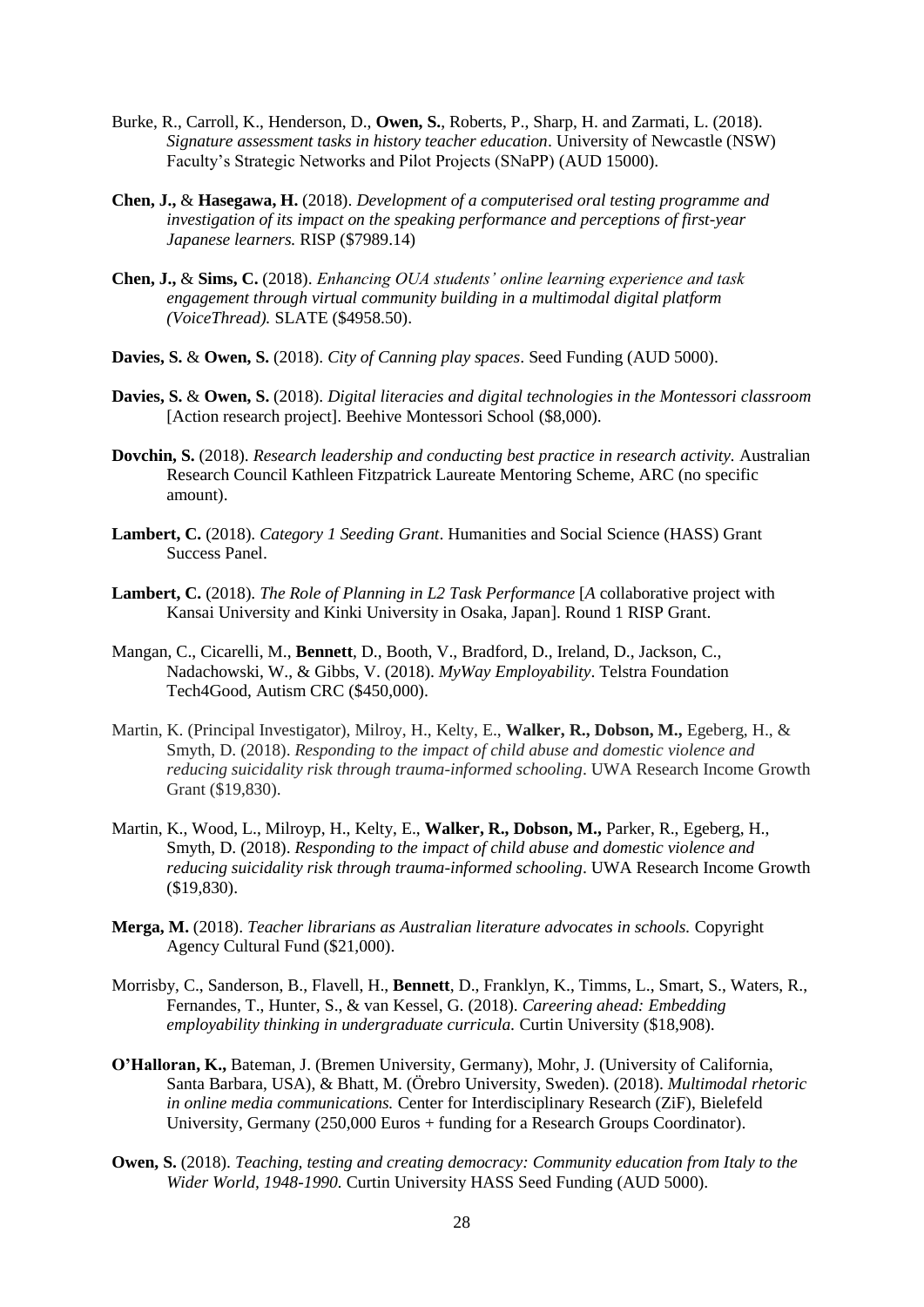- **Owen, S.**, & Arabindan-Kesson, A. (2018). *Animating archives: Using digital technologies to revision contested histories*. Seed Funding, Centre Human Values, Princeton University (USD 9725).
- Pedigo, K., Dayaram, K., Tiwari, R., **Bennett**, D., Ananthram, S., Lord, L., Gopee, S., Ramanan, S., & Chau, C. (2018). *Aligning social leadership thinking and employability through interdisciplinary WIL*. Curtin University (\$22,644).
- Rohl, A., Hodkiewicz, M., Small, M., Loxton, R., **O'Halloran, K.**, Tan, T., Calo, V., Reynolds, M., Howard, I., Liu, W., Aldrich, C., While, R., French, T., Cripps, E., Mudge, C., Cardell-Oliver, R., Griffin, M., Fraser, R., Klump, J., Brown, G., Lomman, M. (2018). *ARC Training Centre for Transforming Maintenance through Data Science*. ARC ( \$3.9million) + industry (\$3.0 million) + other eligible organisations (\$800K) + other partners (\$240K). Total value (in cash): \$8.0 million.
- **Sampson, D.** (2018). *Learn2Analyze (L2A): An academia-industry knowledge alliance for enhancing online training professionals' instructional designers' and e-trainers' competences in educational data analytics, European Commission.* Erasmus+ Knowledge Alliances Cooperation for innovation and the exchange of good practices (EAC/A03/2016, 2018-2020 [Curtin's funding:  $98,173 \in \sim $153.000 \text{ AUD}$ ]).
- **Sampson, D.** (2018). *OSOS: Open schools for the open society.* European Commission, Horizon 2020 Framework Programme, Science with and for Society: Open Schooling and Collaboration on Science Education (H2020-SwafS-15-2016).
- **Sampson, D.** (2018). *STORIES: Stories of tomorrow – Students' visions on the future of space exploration.* European Commission, Horizon 2020 Framework Programme, HORIZON2020- ICT22, 2017-2019.
- **Smith, C.** (2018). *Academic writing for researchers and leaders in education*. SLATE.
- Tsai, C.-C., Tasker, R., **Won, M., Tang, K.-S., Treagust**, **D. F.,** Mocerino, M. (2018). *Using immersive virtual reality to enhance students' science visualization.* ARC Discovery (\$384K).
- **Walker, R.** (Principal Investigator), **Morey, V., Morrison, C.** (2018). *Online initial teacher education students' demographics and achievement.* School of Education RISP grant (\$5593).
- **Walker, R.,** & **Oliver, R.** (2018). *Service research and school partnerships: Teacher feedback.* Willetton SHS (\$2,000).
- **Walker, R.** (Principal Investigator)**, Oliver, R**., & MacKenzie, R. (2018). *Student perceptions of feedback*. School of Education RISP grant (\$5158.27).
- **Walker, R.** (Principal Investigator)**, Oliver, R**., & MacKenzie, R. (2018). *Student perceptions of feedback*. Willetton Senior High School funding (\$2000).
- Wigglesworth, J., **Oliver, R**., McNamara, T., & Knoch, U. (2018). *Towards culturally inclusive language assessments for Aboriginal students.* ARC Discovery (\$445,000).
- **Williams, J.** & Pimthang, P. (2018). *Thai educators' perceptions of STEM education*. Ministry of Education in Thailand (\$26,000).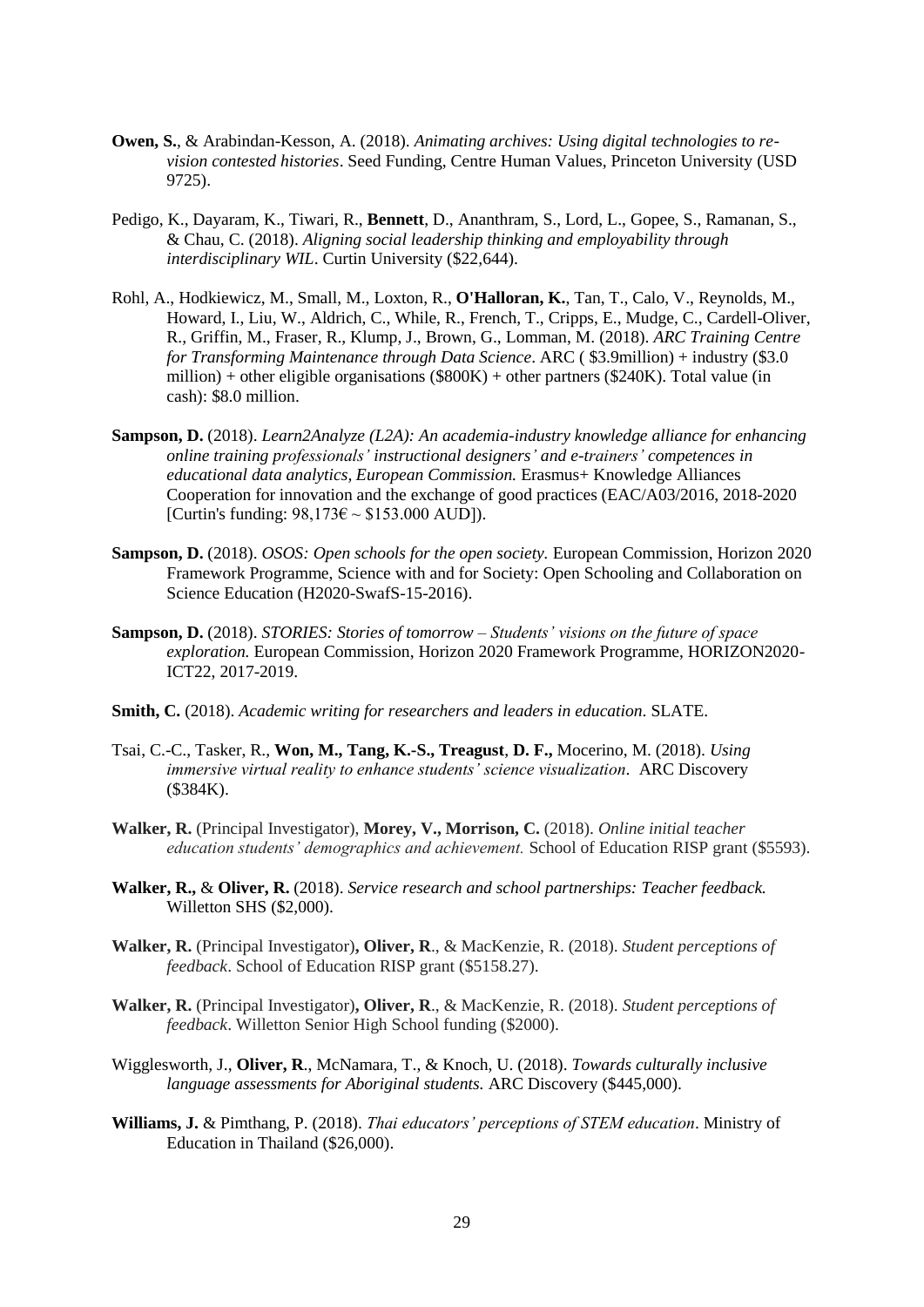**Won, M.** (2018). *Shooting arrows in an immersive virtual reality to learn physics concepts.* Curtin University HIVE summer internship (\$7K).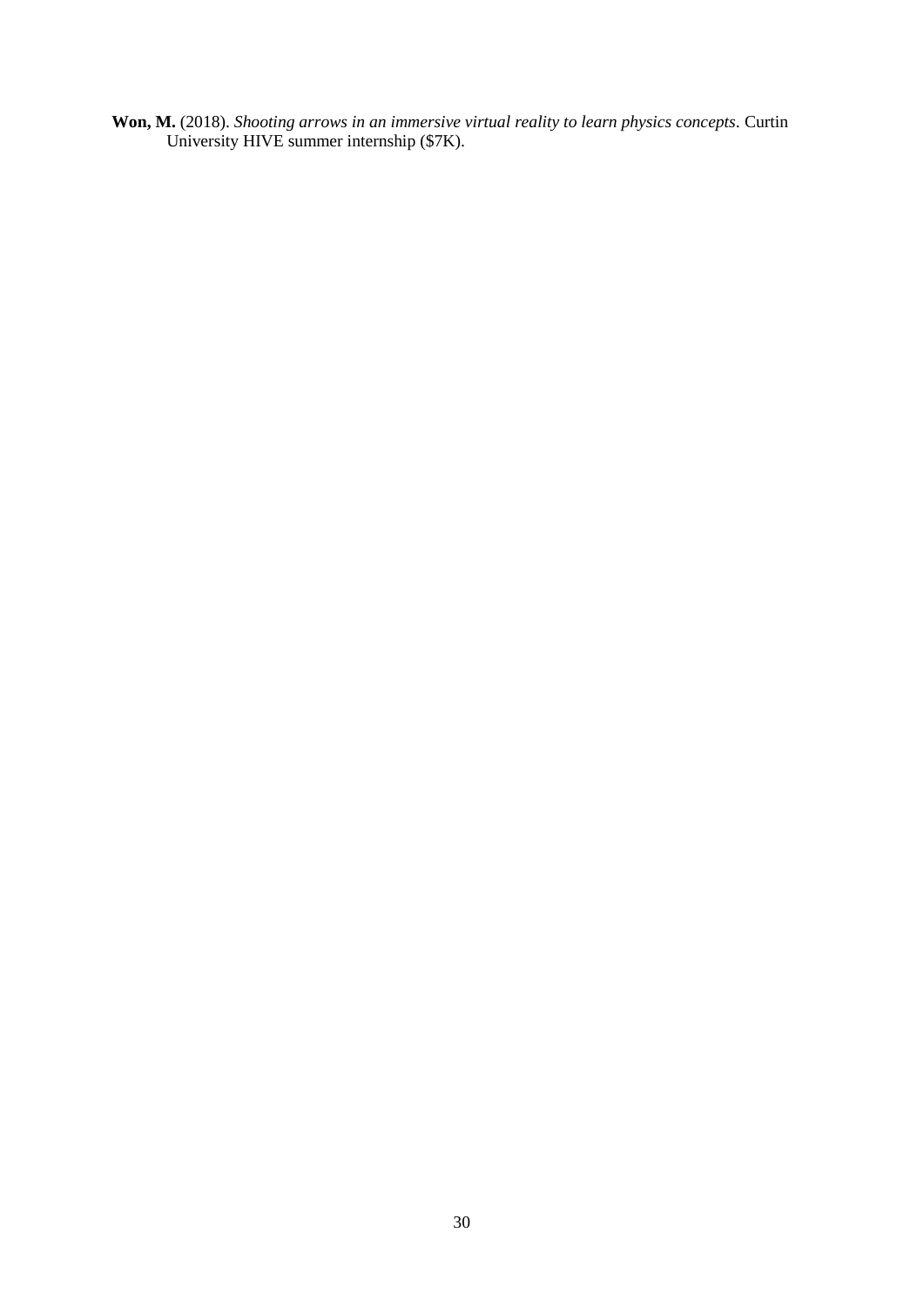#### **Theses**

- Aluri, V. (2018). *Investigating mathematics teachers' use of students' prior knowledge and its impact on students' perception of the learning environment, achievement and attitudes* (Unpublished doctoral dissertation). Curtin University, Perth, Australia.
- Becker, A. (2018). *Linguistic and cultural analysis of empathy: Strategies for Japanese-English translation* (Unpublished doctoral dissertation). Curtin University, Perth, Australia.
- Beleckas, G. (2018). *An assessment of the attitudes, motivation and achievement of fourth and fifth grade students learning mathematics in two to one computing environment* (Unpublished doctoral dissertation). Curtin University, Perth, Australia.
- Bloomfield, L. (2018). *How do art educators know that what students are producing has veracity, honour, integrity and purpose?* (Unpublished doctoral dissertation). Curtin University, Perth, Australia.
- Bottomley, D. (2018). *Science, education and social vision of five nineteenth century headmasters* (Unpublished doctoral dissertation). Curtin University, Perth, Australia.
- Bullock, D. (2018). *ECEC educator perspectives toward administrative burden of quality improvement plans and its impact on role-identity and relationships* (Unpublished doctoral dissertation). Curtin University, Perth, Australia.
- Burdakova, Y. (2018). *Investigating the impact of the learning environment on students' motivation and self-regulation: Creating motivation-driven mathematics and science classrooms* (Unpublished doctoral dissertation). Curtin University, Perth, Australia.
- Cameron, G. (2018). *Inter-cultural coaching: Developing educational leadership in the United Arab Emirates* (Unpublished doctoral dissertation). Curtin University, Perth, Australia.
- Cvovo, D. (2018). *Evaluation of a constructivist learning environment in secondary school mathematics for Arabic learners whose second language is English* (Unpublished doctoral dissertation). Curtin University, Perth, Australia.
- DeVries, J. (2018). *University student equity initiatives: An examination of the efficacy of programs and practice to inform best practice* (Unpublished doctoral dissertation). Curtin University, Perth, Australia.
- Eaves, N. (2018). *Rising waves, breathless wind. Lacan, Zen and adolescence: Illuminating Sunyata in the dualism of education* (Unpublished doctoral dissertation). Curtin University, Perth, Australia.
- Enoma, S. (2018). *Understanding the number sense competence of high school students with borderline, mild and moderate intellectual disabilities* (Unpublished doctoral dissertation). Curtin University, Perth, Australia.
- Finau, T. (2018). *Cognitive acceleration in mathematics education in Tonga: Effects on students' mathematics achievement, mand self-regulation* (Unpublished doctoral dissertation). Curtin University, Perth, Australia.
- Galos, S. (2018). *Investigating students' perceptions of the learning environment, use of ICT, selfefficiency and enjoyment in primary school classrooms: Effects and determinants* (Unpublished doctoral dissertation). Curtin University, Perth, Australia.